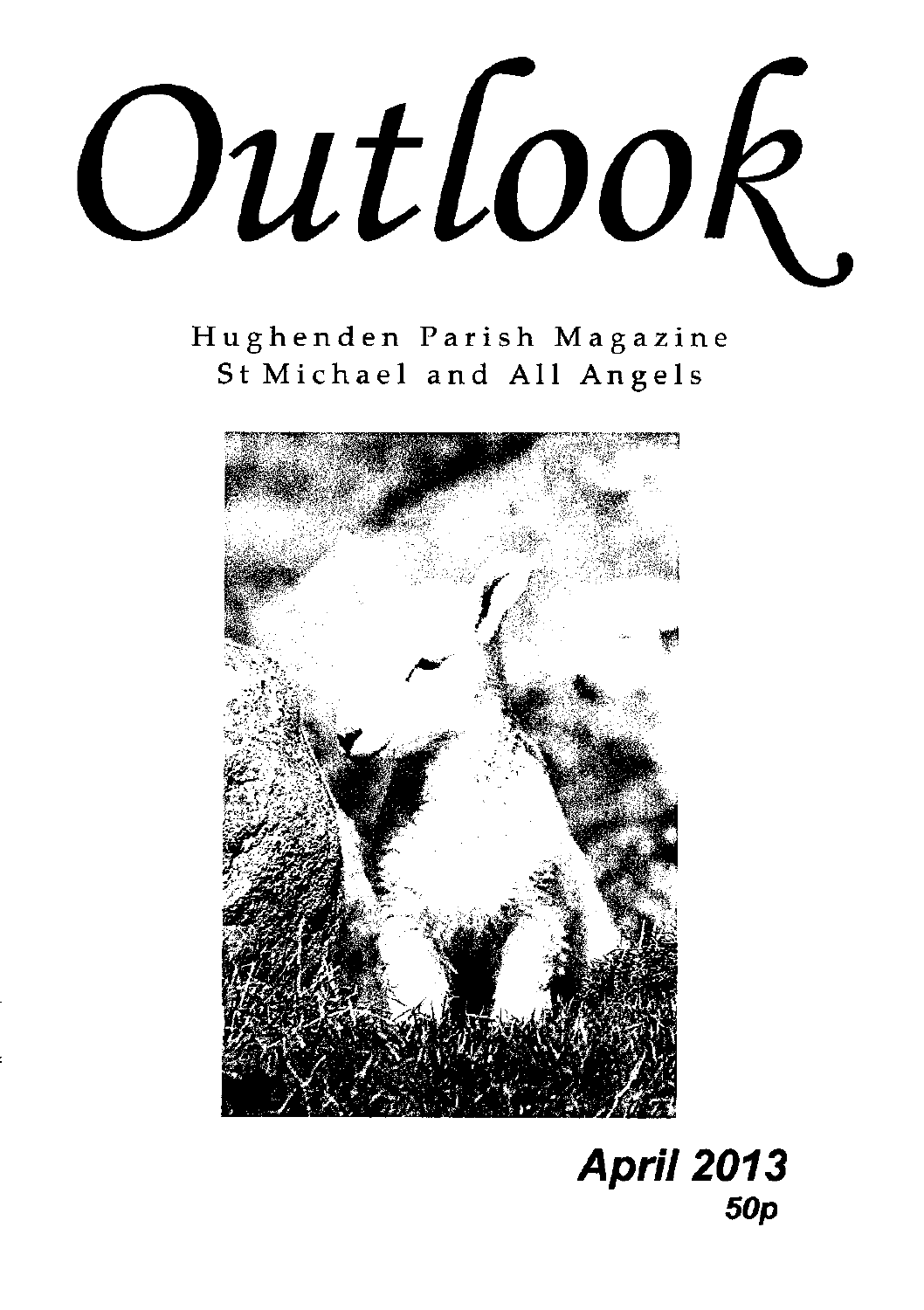### Welcome to Your Church

The fact that you are reading these words suggests that you are a new reoder of this mogozine. Either you ore o newcomer to this oreo or you ore o visitor.

If you are a visitor, we hope that you have enjoyed your visit to our church; thot you hove found it interesting, instructive ond conducive to prayer. If you are going to be here at one of our regular service times, we hope that you will join us in the worship of God and we ask that you toke our greetings bock to your own church.

If you are new to this Parish, we bid you welcome and invite you to join us ond shore in the fellowship of God's fomily in Hughenden. This mogozine gives detoils of the regulor times of worship here. We hope thot you will find something io meet your spirituol needs. The printed word is cold and remote and we would like to make personal contact with you, so please leave your name and address in the box at the bock of the church.

Whoever you are who reads these words, may God bless you, sustain you and protect you, your family and friends, now and always.

**Outlook Editorial team** Printing Front cover picture Sylvio Clork Bob & Jone Tucker Christopher & Jone Tyrer Brion Clork ond teom Dovid Cornwoll

> Parish Website: www. hughendenparishchurch.org.uk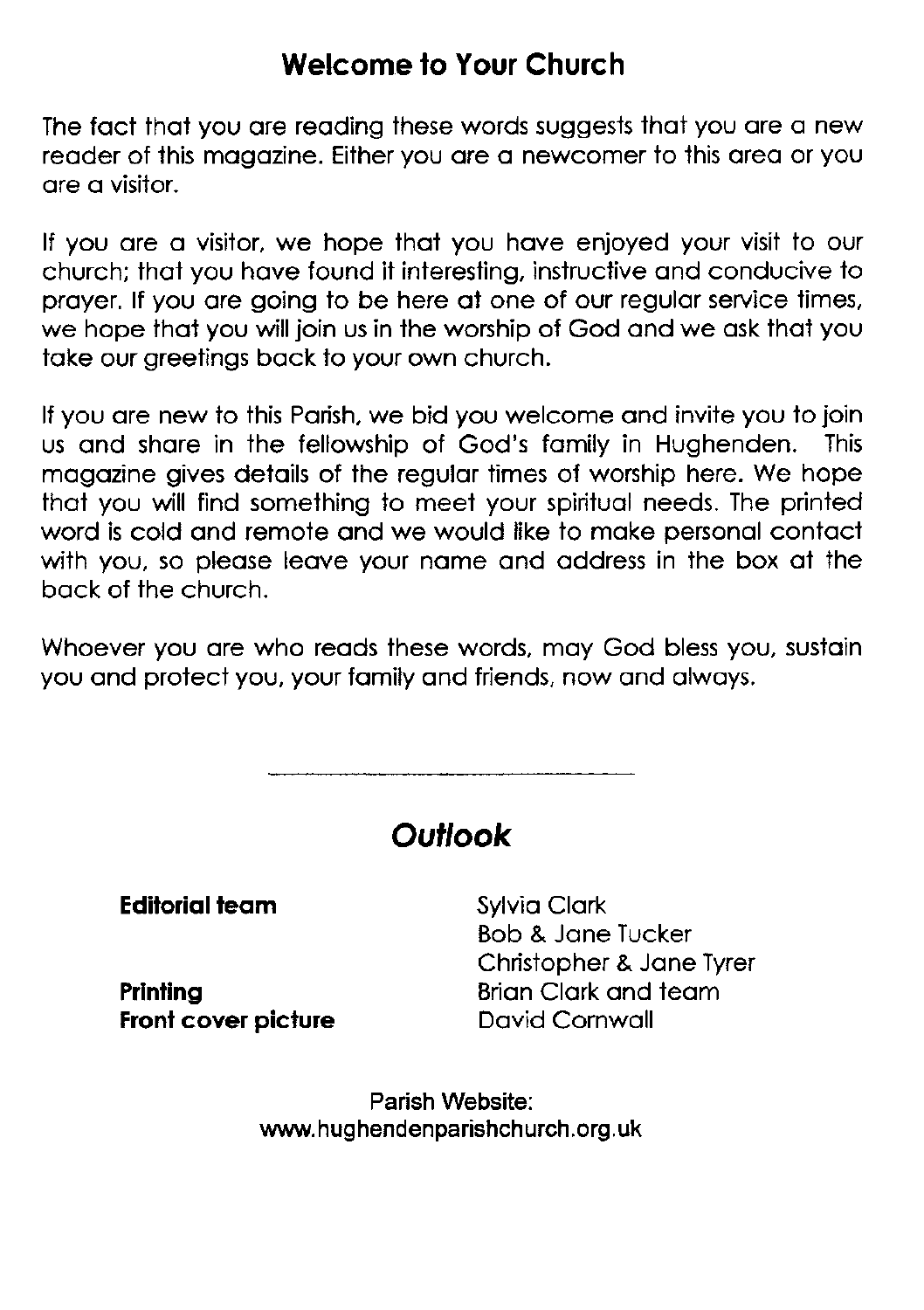# April 2013

#### Deor Reoders,



I hope thot by the time you reod this the temperature will have risen considerably and we are oll enjoying ihe signs of new life oround us; green leoves oppeoring in the hedges; lambs in the fields; primroses, violets and blossoming trees. Spring is a lovely season.

As I write, we hove just hod Mothering Sundoy when bunches of doffodils were given out in church ond Mums received cords ond flowers from their children. We hod simnel coke ond I tried to find oui its origins which go back a very long way. It seems that 'simnel' may have come from the Latin name of a fine wheaten flour called 'simila' which was used to make a very fine bread. The cake, which is decorated in a late Victorian tradition with 11 balls of almond paste, representing 11 of the apostles (Judas, being a traitor, does not get a mozipon boll!) is widely mode for Eoster. However, it olso become the custom in the 1800s for servant girls to be allowed home to visit their mothers on this doy ond to toke o simnel coke with them. Thus we enjoy it on Mothering Sundoy in church ond os it is on officiol breok from fosting in the period of Lent, no-one hos to feel guilty for eoting it!

We look forward to receiving lots of interesting articles from readers during the coming months - amusing stories, information, comments, holidoy toles, etc. Pleose keep them coming in ond if onyone feels they would like to join us on the editoriol teom, we would be delighted to welcome you.



I hope you oll hod o blessed ond joyful Eoster with its wonderful messoge of rebirth.

> Sylvio Clork Edilor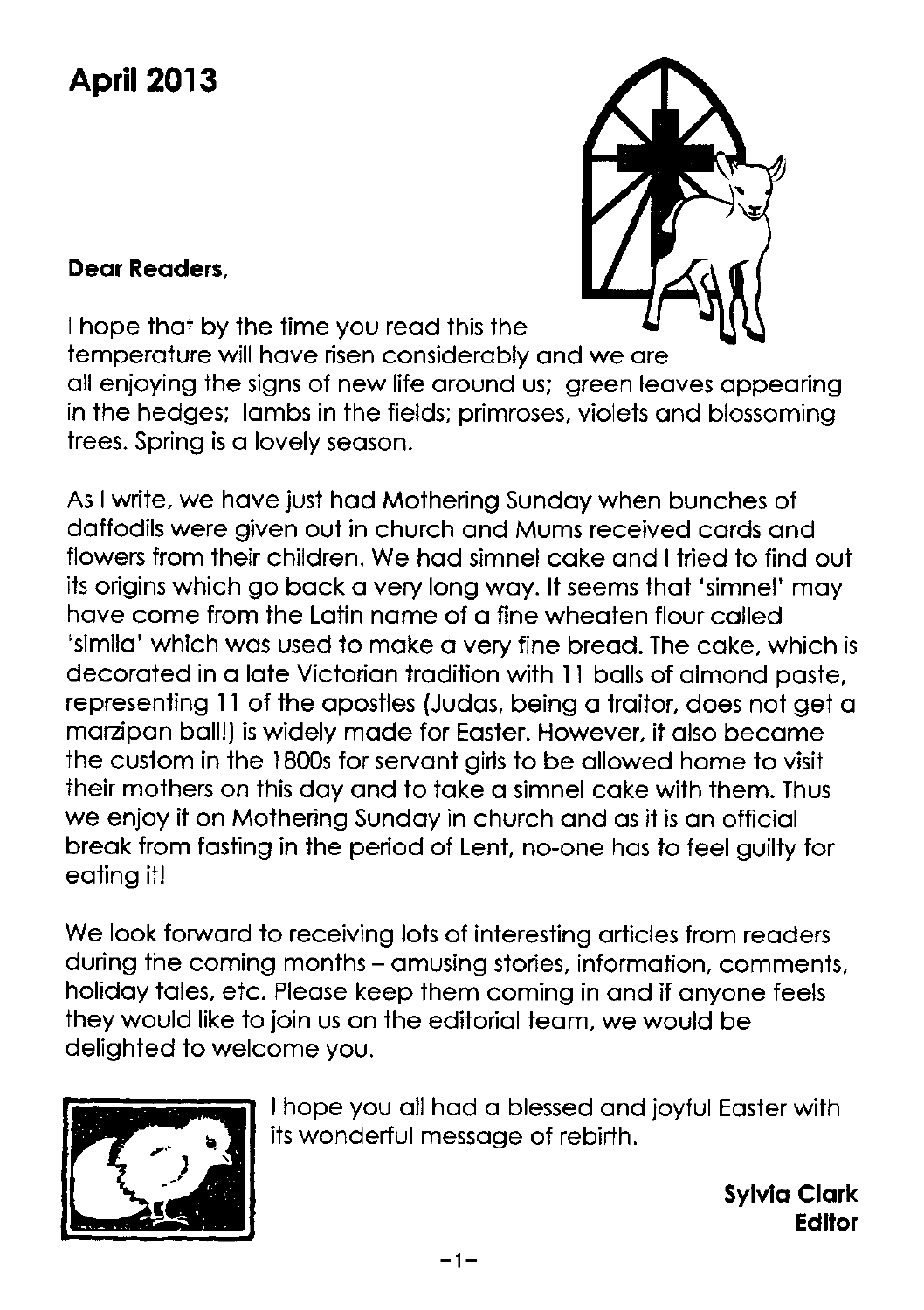'But he (Thomas) said to them, "Unless I see the noil morks in his hands and put my finger where the nails were, and put my hand into his side. I will not believe it'. (John 20:25)

This is from one of the reodings on the Sundoy ofter Eoster. I love this reading about Thomas ond so I thought this month thot lwould offer o reflection obout this. I thonk God for Thomos ond the record of his doubis. Pleose don't be fooled by the little white ring of confidence that vicors weor oround their throots; we ore very humon ond speoking for myself, lwrestle with doubts just like anyone else. I spend a good deal of my time preporing sermons ond then preaching them, but there ore times when I osk myself the fundomentol question 'Con this really be true?' Over the years I hove olso token o greot mony funerals and have sought to preach a message of Christian hope of eoch one of them, but there hove been times when I hove wondered to myself whether this is in fact a hollow hope?

So I thonk God for Thomos, he too knew this feeling. He ond the other disciples hod to deol

with the deoth of their Lord. ond it hod been the most honible of deoths. But then come oll those reports of Jesus being seen olive three doys ofter he wos token down, broken ond lifeless from the ploce of his execution. lt wos not surprising thot Thomos thought reports thot he wos now wolking oround very much olive were greotly exoggeroted. Thomos though, experienced the risen Jesus for himself. I thank God for Jesus' response; simply to invite Thomos to reoch out ond feel the wound in Jesus' side. Jesus did not condemn Thomos but chollenged the root of his doubt ond Thomos wos tronsformed from o hord headed skeptic into a true worshipper. Thomas has been given the unfair name of Doubting Thomos. This is most unjust. He simply wosn't going to be persuoded by rumour or folse hope. lt wos Thomos olso who wos the first to declore of Jesus 'My Lord ond my God.'

The time following Easter is a time when we ore chollenged ogoin to look of our own beliefs obout deoth ond resurrection ond osk ourselves the question 'Can it really be true?' The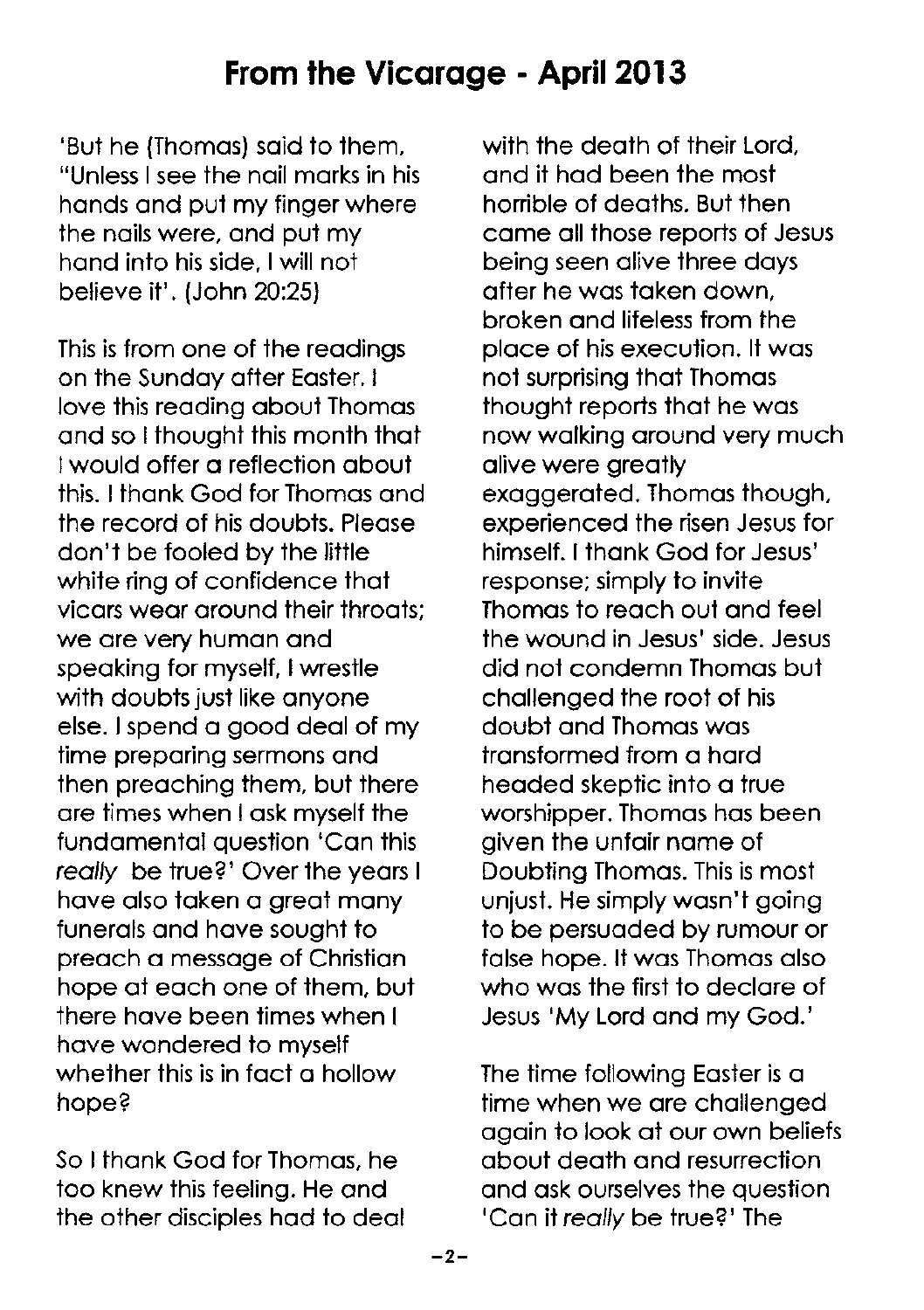reolity of deoth is beyond doubt. But there is other evidence thot deoth is not the end. A mon who died upon o cross, but who wos seen very much olive doys loter; o mon who confronted the worst feors ond doubts of those who hod deserted him of the end ond tronsformed their doubts into foith. I do not fully understond it, but when I find myself doubting, it is the evidence for the Resurrection of Jesus thot brings me bock. As lwrite I look

forward to the great shout of<br>acclamation on Easter day. 'Alleluia Christ is risen, He is risen, indeed Alleluia', and that hope remoins. We don't jusi do Eoster once o yeor; those who hove come to believe this truth remoin 'Eoster People'. ldo whot I do becouse I believe this to be irue; lwont others to come to this belief os well, it reolly is good news.

#### Simon

### Annuql Pqrochiol Church Meeting

The Annuol Porochiol Church Meeting will toke ploce on April 21st ofter a combined (9am and 10.45am) Communion Service at 10am. The 8om Communion service will be held os usuol.



The Annuol Vestry Meeting of which the churchwordens ore oppointed, will commence of I l.45om followed by the APCM of l2 noon. You ore invited to ottend this meeting of which reports will be given ond members of the PCC elected. Copies of the PCC booklet will be ovoiloble of the door of the church.

Following the meetings there will be o bring-ond-shqre lunch storting of I o'clock to which oll ore invited. Lost yeor this turned out to be o veritoble bonquet so do stoy ond enjoy the food, fellowship ond fun. Sylvia Clark and Jane Tyrer will be co-ordinating the lunch and will be delighted to receive your contributions.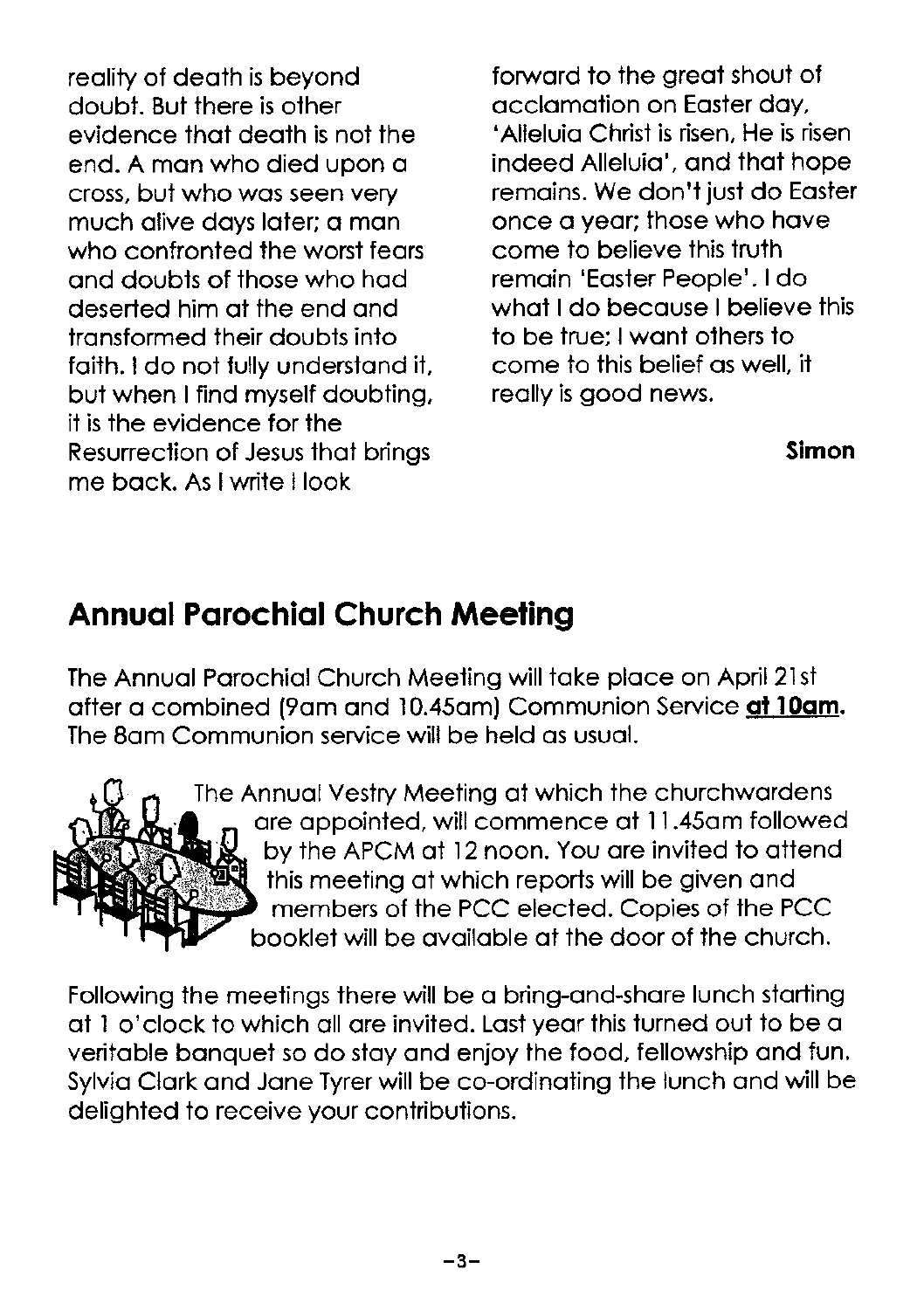# **PCC Update**

We will be sharing our thoughts ond ideos more fully of this yeor's onnuol meetings (Sunday 21st April after a combined service of 1Oom) but thought it would be helpful to outline some of the chonges we ore moking on the PCC ond how thot will offect the wider church.

The PCC ond Leodership Teom hod o very successful seminor morning in October lost yeor where we discussed among other things how the Mission ond Vision of the Church could be better embedded into our church life ond octivities. We looked of whot role the PCC ond Leodership Teom ployed in that and how they could be most effective.

Our conclusions were thot we needed to better clorify who was responsible for what, that Leodership should hove o cleor mondote from PCC ond thot there needed to be 'octive membership' within the PCC. Most importontly however ond not surprisingly we felt thot communicotion should be significontly improved ond thot we should aim for a two way process between 'the Church'

{i.e. oll of us} ond PCC & Leodership.

So Leodership now hos thot cleor mondote, roles hove been clarified and with a view to oddressing the communication issue all members of the PCC now hove o responsibility for o group or octivity within the church. Most members hove more thon one. Their responsibility in thot role is to be o contoct point, to feed bock informotion we wont you ollto be owore of ond to oct os o spokesperson for those groups ond octivities of PCC meetings. There ore now two regulor ogendo items of every meeting - one for ony formol business o group wonts to roise - good ond bod! There is olso the 60 second debote for members to raise anything that is causing concern or thot PCC needs to be aware of  $-$  it is intended as a quick informol discussion ond o quick decision or on oction for report bock of the next meeting.

There is therefore now omple opportunity for o free flow of informotion ond we hope you will all avail yourself of it. All PCC members should hove contacted their groups by now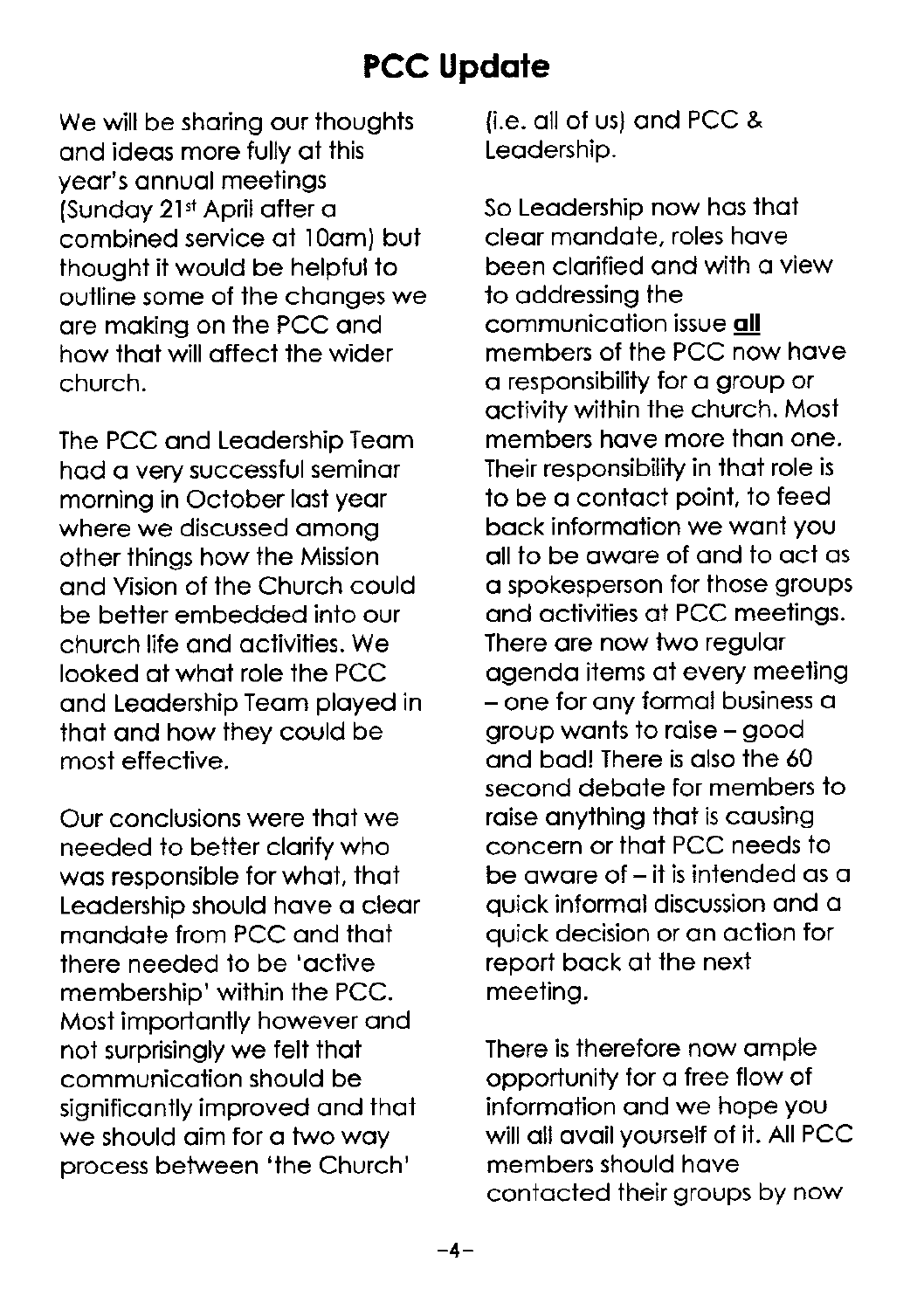so if you've heard nothing, do ask your group coordinator or leoder whot is hoppening. We want to hear from you - good ond bod but if the lotter lwould just osk thot the feedbock is **constructivel** 

There will be some chonges to PCC membership this year so some tweoking of responsibilities will toke ploce but you will be informed once this is finolised, probobly in Moy.

On o serious note however there is o cotch (isn't there olwoys!). We wont to heor from you but it is vitol thot we ore oll owore of whot the PCC ond Leodership hove discerned is God's will for this Church ond how we can each play a role in thot. PCC ond Leodership hove therefore ogreed thot our Mission should remoin unchanged - I sincerely hope ihot you ore oll fomilior with thot by now. In terms of how we live out thot mission we hove olso agreed that the 4P's (Prayer, Persuasion, Presence and

Proclomotion) should remoin our Vision for the next 3 yeors. The best woy of looking ot the 4P's is, I think, to see it os o tool by which we con be o church thot is relevont to ond meets the needs of our community be thot in Hughenden, High Wycombe or the wider world. So, oll groups ond octivities need to start thinking about how they might incorporote the 4P's into whot they ore doing. Please don't be overwhelmed we fully appreciate that all 4P's ore not going to be relevont to every group all the time but I would also challenge you to be bold - moybe it's time to toke o different perspective ond look at a different way of doing things. We ore pretty good ot Proyer but whot obout Proclomotion for exomple?

Finally may I stress that all members of the PCC ore vour representotives ond they stond to serve you. Thank you.

> Anne Deon Loy Vice Choir PCC

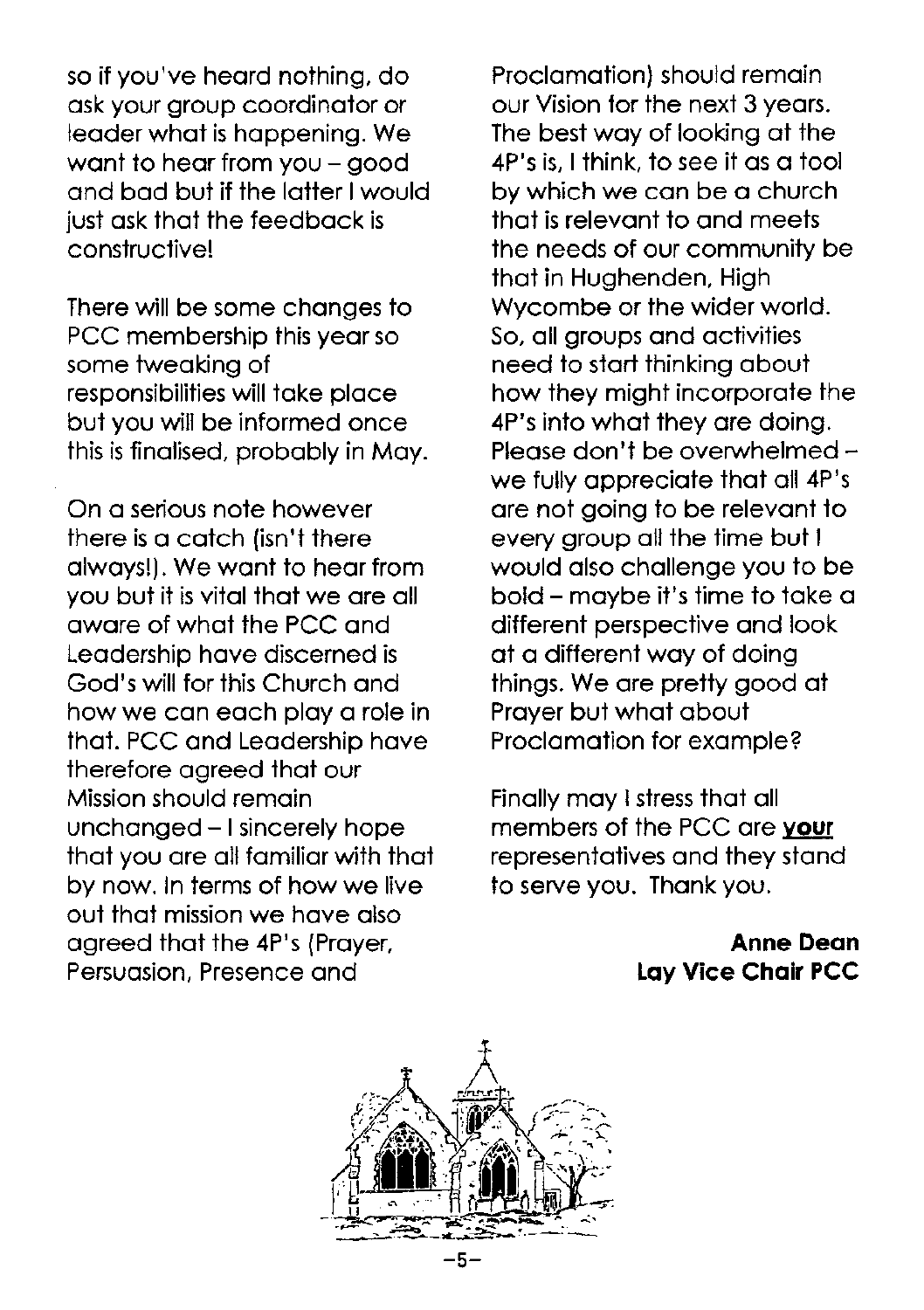### FIVE HAIKU FOR SPRING

Days are lengthening. Life in leaf is strengthening. Seed responds to sun.



Birds begin to nest; They take no rest in love-flight. Leaves unfurl from buds.

Tadpoles hatch from spawn. Lambs rejoice that they are born. Butterflies surprise.

Willows weep with joy. Ringdoves croon their songs of love. Green bursts through the earth.

> Ron Cretchley 26.4.94 www.thinkingpoet.co.uk

### **Communicants - February**

#### Sundays

 $3<sup>rd</sup>$  16 + 43 = 59  $10^{th}$  22 + 81 = 103  $17<sup>th</sup>$  21 + 38 = 59  $24<sup>th</sup>$  24 + 68 = 92

#### Weekdays

2<sup>nd</sup> Candlemas 25 13th Ash Wednesday 33

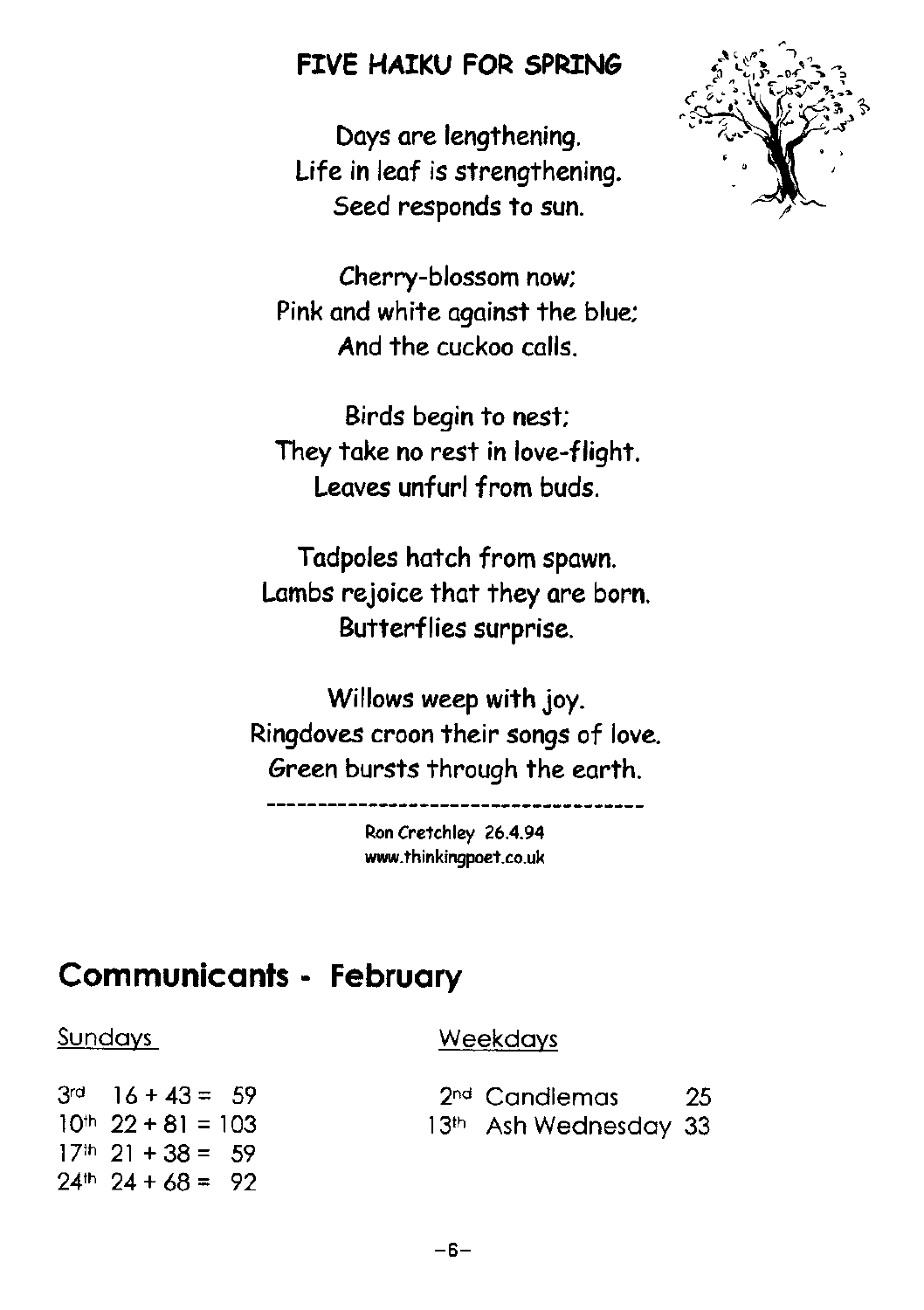# Sir William Norris Young Bt. Sir George John Young Bl.

## The history concerning the windows situated behind the Vicar's Stall in the Choir at St Michael and All Angels, Hughenden.

Sir William Norris Young Bt. and Sir Charles John Young Bt. were brothers. The Boronetcy thot they inherited wos creoted in 1769.

Their parents were Sir William Lawrence Young Bt. and Lady Caroline Norris ond they lived of Hughenden House.

Sir William Lawrence Young Bt. was born on the 29th September 1806. We do not know any details about his parents nor the date of his deoth. Lody Coroline Young wos born Coroline Norris in Hughenden House, in about 1810. Her father was John Norris [1774-1845] and her mother was Louisa Norris [1780-1842]. It may be, but we do not know, thot the Youngs inherited Hughenden House through Lody Coroline. They were married on the 27<sup>th</sup> March 1832. She died on the 15<sup>th</sup> February 1871, at the age of 61 years, in Kensington, London.

Of their children, ihree were sons: the eldest become Sir Williom Norris Young Bt. His is the first name on the windows. He was born on the 15<sup>th</sup> January 1853 at Hughenden House. He married Florence Clark. He was then aged 21 years; she was 26 years of age.

The marriage took place on the 10th March 1854, at Egg Buckland in Devon ond wos solemnised by the Reverend Peter Holmes. The Clork fomily lived ot Efford Monor.

Florence Clark was born on the 10<sup>th</sup> November 1827, in Egg Buckland, Devon. She was the daughter of Erving Clark [1795-1866] and Anne Letitia Clark, nee Treby [1795-1881].

There were no children of this marriage. Following Sir William's death, [set out below], she married John Thomas Solteau [1835-1921] on the 10<sup>th</sup> April 1860 and she is then described as Florence Young, widow.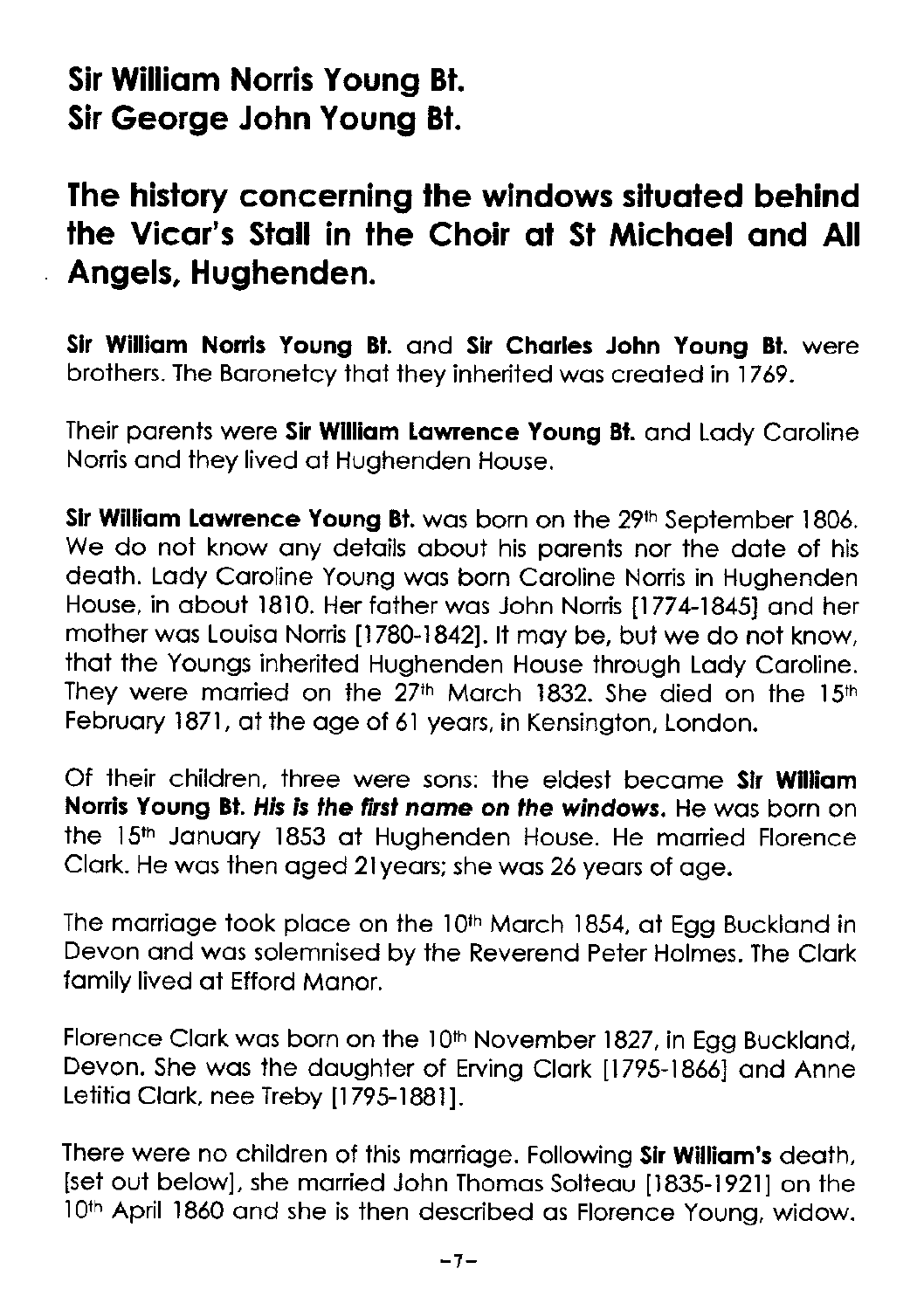She was 32 years of age and this marriage took place at St Mary, Plympton, Devon. They hod six children: Fronces 11862-19271, John Frederick [1863-1885], George William [1865-1937], Constance Mary 11866-19481, Henry Vincent [1869-1927] ond Beotrice Elizobeth Culme 11872-18991.

She died on the 13<sup>th</sup> August 1894 at the age of 66 years. She was living in Liitle Efford in Devon.

Just over six months after his marriage to Florence Clark, Sir William wos killed on the 20th September 1854 of The Almo in the Crimeo. He wos 2l yeors of oge. He wos o Lieutenont, serving with the XXlllrd Regiment [The Royol Welch Fusiliers]. He died during the ossoult upon the Greot Redoubt [the moin Russion position] ond wos buried on the bottlefield with his brother officers.

He was succeeded by his next and younger brother, Sir George John Young Bt. His is the second name on the windows. Sir George was born on the 1<sup>st</sup> March 1835. He succeeded his brother on the latter's death. He survived him for just over one month. On the 22<sup>nd</sup> October 1854, at the age of 19 years, Sir George died of cholera at Balaklava. before Sebostopol. He wos serving with the Royol Regiment of Artillery.

To complete the fomily history, the title possed to the third ond youngest son, Sir Charles Lawrence Young Bt. He was born in Marlow Place, on the 31st October 1839. He married Mary Florence Toulmin ond they hod three children, two of whom were sons: Williom Lawrence [1864-1921] and Charles Alban [1865-1944]. Sir Charles died on the 12<sup>th</sup> September 1887 at Hatfield Priory, Chelmsford. He wos 47 yeors of oge.

Sir William Lawrence Young Bt., as he would have become on his fother's deoth, wos born on the 3'd August 1864 ond morried Helen Mary Petre [born 1845] on the 12<sup>th</sup> April 1887. There were no children of this marriage and Sir William died on the  $11<sup>th</sup>$  June 1921 at the age of 56 yeors. His wife died on the 4rh Morch 1939.

The Baronetcy passed once again to a brother, this time to Sir William's younger brother, Sir Charles Alban Young Bt. He was born in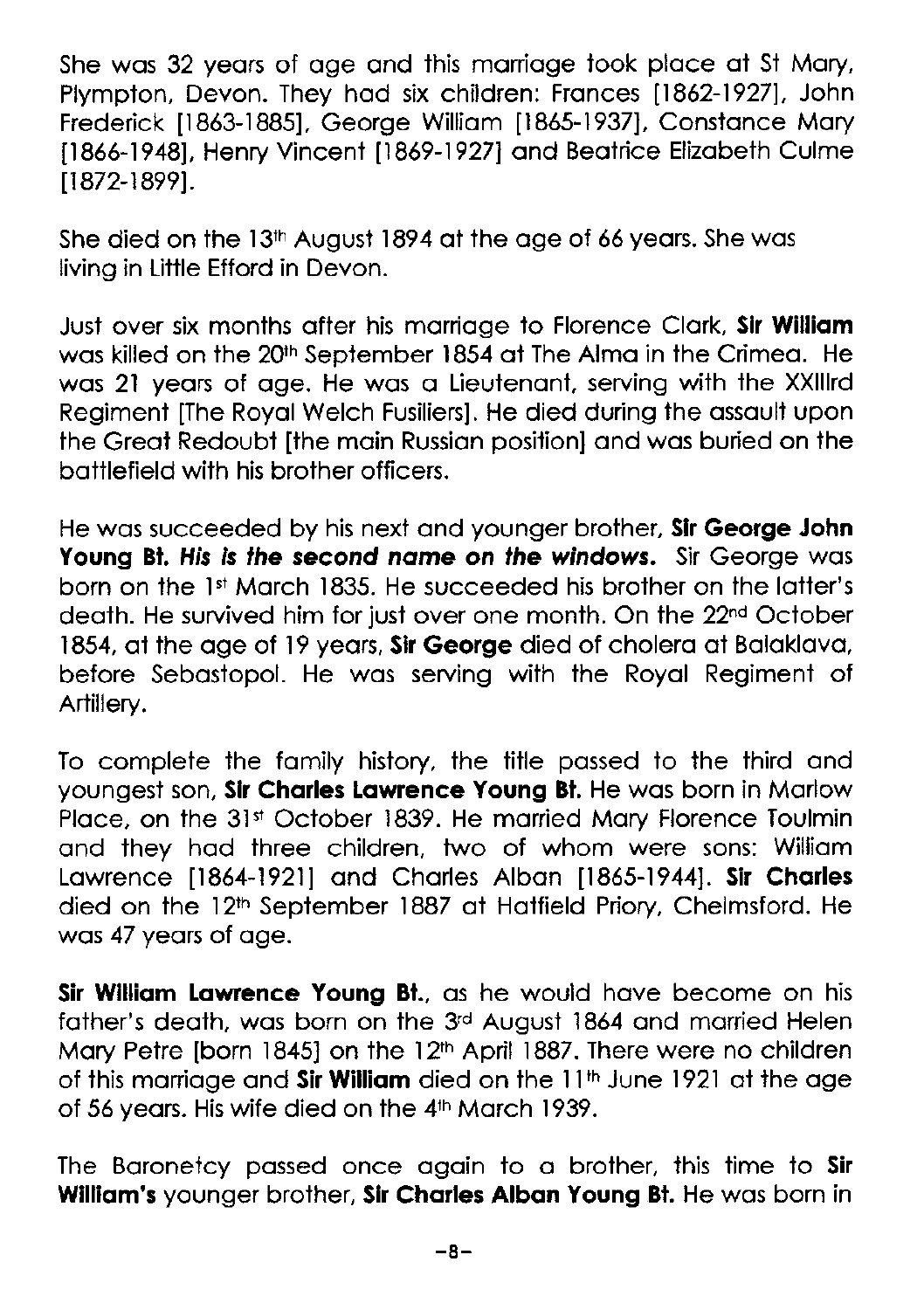Kensington in 1865. He became the 9<sup>th</sup> Baronet. He married Frances Cloro Elliot in 1908, when he wos 43 yeors of oge. They hod two children, one of whom wos o son: Coptoin Williom Elliot Young. Captain Young was born in Athens in 1910.

Sir Charles became Envoy Extraordinary and Minister Plenipotentiary to the Kingdom of the Serbs, Croats and Slovenes. He died in 1944, in Oxford, of the oge of 79 yeors.

Sadly, his son did not become the 10<sup>th</sup> Baronet. Captain William Elliot Young predeceosed his fother. He wos killed in oction in Libyo on the 27<sup>th</sup> May 1942, during World War Two, at the age of 32 years. The title passed to Sir Charles' grandson, a boy then of some 3 years of age.

The 10<sup>th</sup> Baronet is Sir William Neil Young Bt., who was a friend of mine at Wellington College. Sir William was born on the 22<sup>nd</sup> January 1941. He is morried ond hos o son, Williom Lowrence Elliot Young, born on the 26<sup>th</sup> May 1970 and a grandson.

### Chrislopher Tyrer

# Mothers' Union

The March meeting was very well attended by members ond visitors olike, oll of whom were welcomed by Joon Steel. Soro Bodrick followed with notices. She publicly thonked Borboro Willson for her dedicoted leodership during the lost three yeors ond Koy Kennedy for her hord work as Secretary. Both these ladies have stepped down from their posts ofter much loyol service. Suson Devereux, our treosurer, informed us that we raised £250.00 at our Fairtrade Coffee Morning and £410.00 at our Winter Warmers lunch. The total of £660.00 has been divided between ihree of our chorities, i.e. Awoy From lt All Holidoys, Literocy Fund ond Overseos Development Fund.

After the business side of our evening Joon leod us oll in o short service before she introduced us to Anne Dean who was our quest speoker for the evening.

Anne is a voluntary worker with the Citizens Advice Bureau. She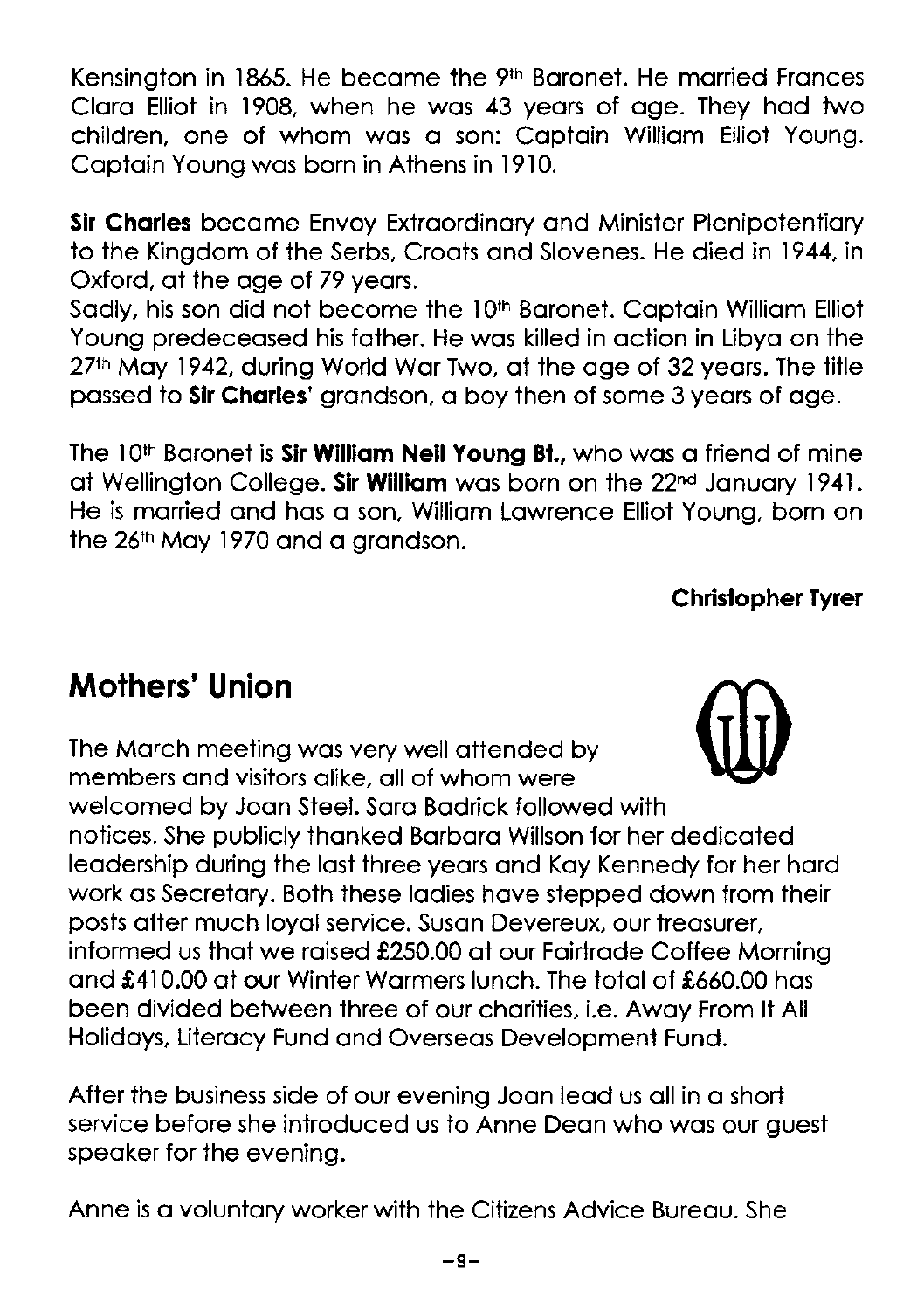begon by exploining how the CAB come obout. lt originoted os on emergency wor service. Wor wos declored on 3rd September,1939 ond the very next doy 200 bureoux opened their doors throughout the country. The oims of the service ore to provide the odvice people need for the problems they foce ond to improve the policies ond proctices thot offect people's lives. Although it originolly begon os o supporl for the wor yeors it then progressed on to help with the welfare state which created revolutionary change and which people needed help to negotiote.

Welfare benefits have become much more complicated over the years so the need for the CAB has remained but now it deals with a much wider range of issues than was originally foreseen - debts, bonkruptcy, obuse, pension gronts, oge concerns, monoging fuel bills, redundoncy, help with monoging mortgoges, help with job contracts, planning retirement, shoppers' rights, problems happening in your street, what to do after death, just to name a few!

The advice and support that the CAB gives is free, independent, confidentiol ond importiol. lt is run os o chority with over 20,000 volunteers {there ore 70 volunteers in High Wycombe) ond troining for them takes around 18 months. Funding comes from grants from local outhorities (ossistonce given to people con sove money in the long run) project funding, donations etc. Every client that comes into a bureou with o problem con be o first-hond exomple of policies ond proctices going wrong.

This is where the second ond very importont port of CAB's work comes into ploy. Clients' stories ore used ononymously io compoign for improvements to these policies and practices. This involves publishing evidence reports, responding fo consultotions, giving evidence to select committees and providing parliamentary briefings for MPs. By campaigning for change they improve lives for everyone, including those who hove never used o CAB. The exisience of CAB mokes life better for people both directly ond indirectly. A recent MORI poll found ihot people ore hoppier ond heolthier, feel less onxious ond less stressed ofier visiting CAB. CAB olso toke the stroin off other local services in many ways, for example by helping to prevent homelessness, ovoiding legol oction ond exploining officiol forms to people... ond finolly they contribute to the locol economy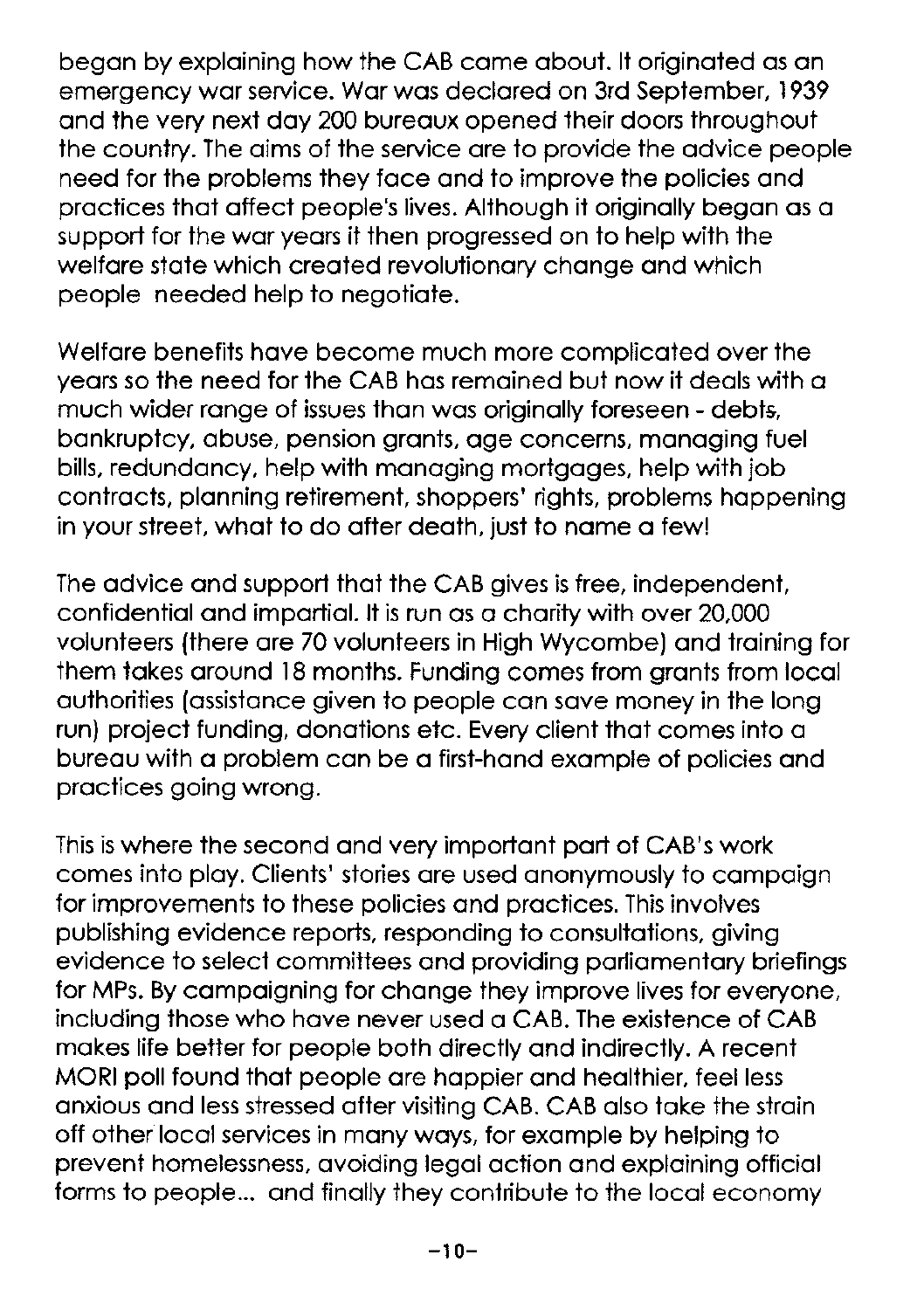by helping clients to monoge their debts ond moximise their incomes. Many people have turned their lives around after the support ond help given by the CAB.

Anne finished by onswering vorious questions from the floor. Her tolk wos very well received ond quite on eye opener to mony of the meeting.

Our next meeting will be held on Tuesdoy 2nd April of 8pm in Church House. Our guest speoker will be Glorio Richords ond her iolk will be called 'The Seeds We Sow', the Mothers' Union theme for 2013. All ore welcome.

#### Dione Howkins

#### FLOODLIGHTING DEDICATIONS

Floodlighting dedicotions received too lote for inclusion in the Morch mogozine were for:

| $10 - 16$ March | Sylvia Hinton was remembering with much<br>love her father, particularly on 15 March, his<br>birthday.     |
|-----------------|------------------------------------------------------------------------------------------------------------|
| $17 - 23$ March | Avis Clinch was remembering with much<br>love at this time both her husband Roy, and<br>also Monica Smith. |
| $17 - 23$ March | Sara Badrick was remembering John,<br>particularly on 21 March their 49th wedding<br>anniversary.          |

There is only one dedicotion for April so for:

21 -28 April Ston Cole ond fomily ore remembering June, poriiculorly on the 22nd, her 8th onniversory.

lf you hove speciol occosions to mork, why don't you dedicote the flood-lighting? Your dedicotion con be for onything within reoson, remembering loved ones, birthdoys, onniversories, weddings, new bobies - or just for the joy of being olive!

#### lin Smit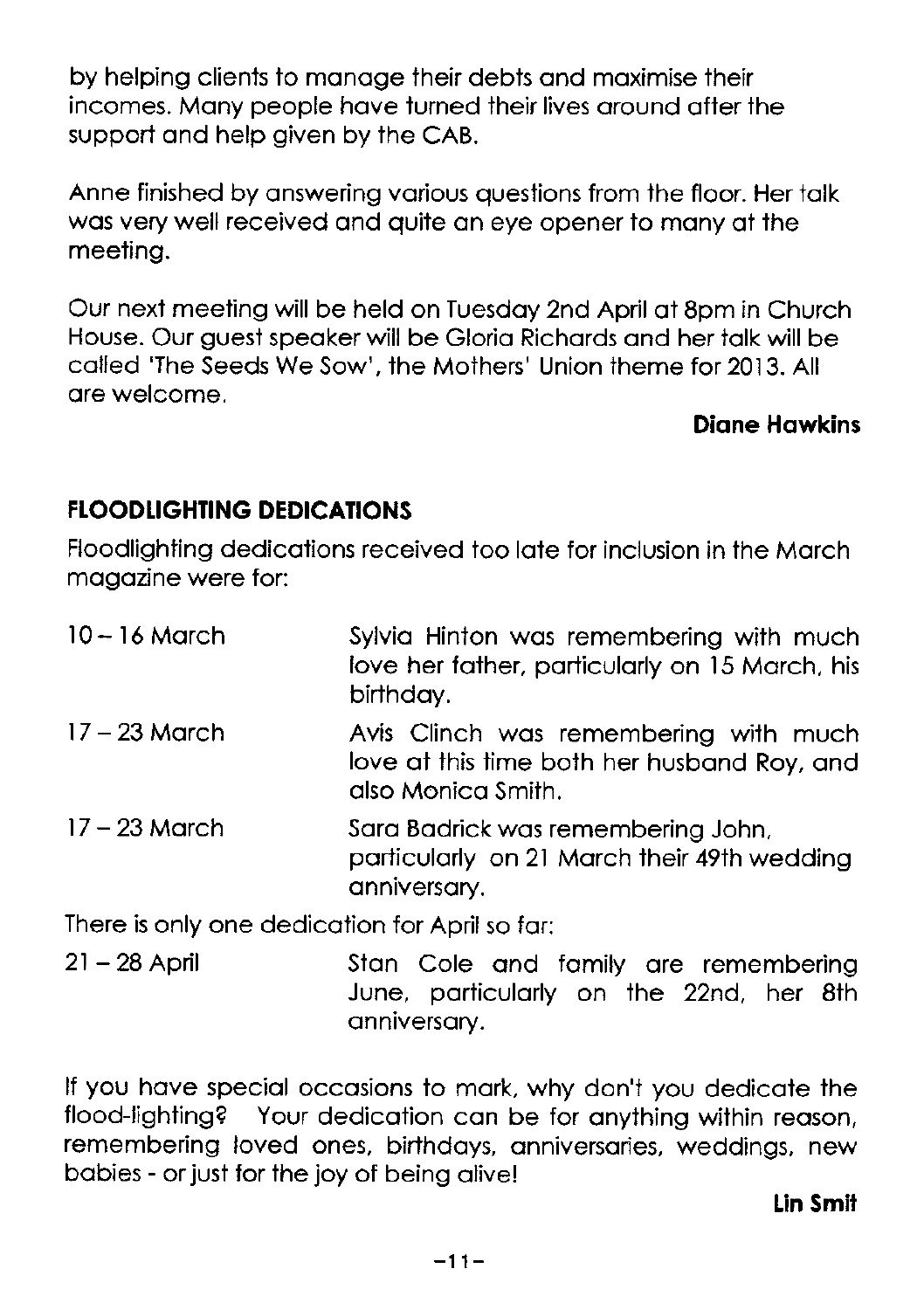### National Trust Events in April

### Eosler Egg lroil

| Sat 29 Mar to | Trail round the gardens with an Easter | $£2$ per trail |
|---------------|----------------------------------------|----------------|
| Sun 14 Apr    | egg as a prize for completing it.      | No booking     |
| 11am-4pm      | Eggs supplied by Cadbury's.            | required.      |

#### **Trail Trackers**

| Tues 3 <sup>rd</sup> . | Children can be a 'Trail Tracker' with  | £4 per child.           |
|------------------------|-----------------------------------------|-------------------------|
| Wed 4 <sup>th</sup> .  | our Ranger team and a map, around       | <b>Booking required</b> |
| Tues 10th,             | the park. Aimed at $5-10$ year olds $-$ | 01494 755573.           |
| Wed 11th               | wear waterproof clothing and boots.     |                         |
| $11 - 2.30$ pm         |                                         |                         |

### Primrose Doy

| Fri 19        | Special talks on Disraeli, visit to the | £15, booking  |
|---------------|-----------------------------------------|---------------|
| $2 - 3.30$ pm | church, followed by tea.                | essential.    |
|               |                                         | 01494 755573. |

#### Counlryside Workoul

| Sat 20th | Countryside volunteering (one-off or   | Free |
|----------|----------------------------------------|------|
| $10-4pm$ | regular). For details of where to meet |      |
|          | and dates phone 01494 755573.          |      |

# **Meet the Beekeepers**<br>Sat 20th **Find c**

Sat  $20^{\text{th}}$  Find out about beekeeping and honey  $12-4$ pm  $12-4$ pm production. production.



# Price Increqse

It is with great reluctance that we have to increase the price of Ouflook. With the ever growing costs of the component ports required to produce the magazine, ie paper, ink cartridges/toner, etc we con no longer retoin the current price. Therefore storting with the Moy edition, the cost will rise to 70p per copy. However, for those who have already paid a year's subscription, there will be no increase until the next time the payment is due.

We do hope you understand the reason for this move and that you will continue to take and enjoy our parish magazine.

### The Editorial Team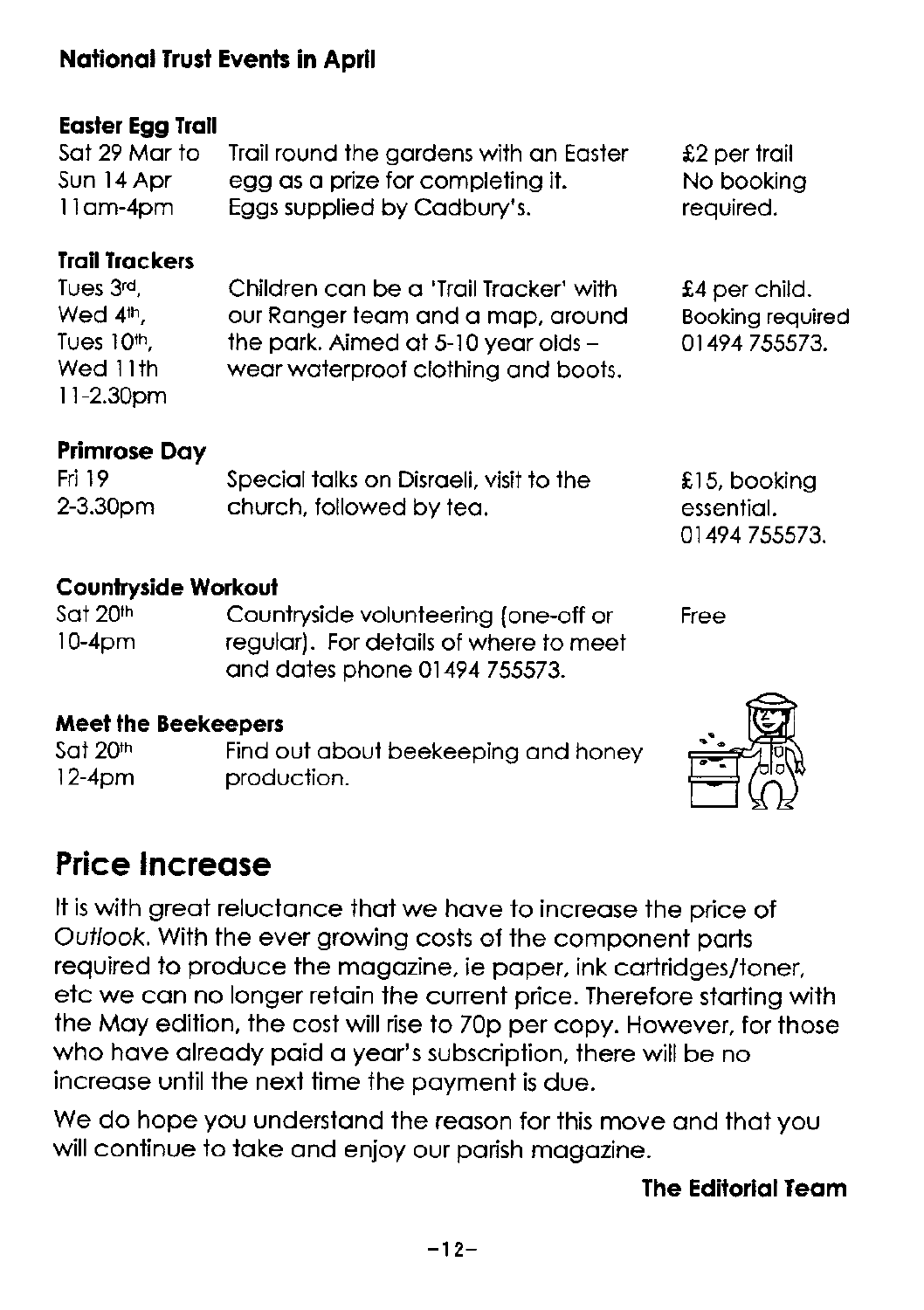|                                                                  | <b>April's Prayer Topics</b>                                                                                                                                                                                                                                                                                                |
|------------------------------------------------------------------|-----------------------------------------------------------------------------------------------------------------------------------------------------------------------------------------------------------------------------------------------------------------------------------------------------------------------------|
| 2 <sub>nd</sub><br>Church<br>Wardens/<br>PCC/<br>Leader-         | - Wardens – for the challenges that lie ahead, spiritual and<br>financial<br>- PCC - for the work done over the past year and for the<br>elections at the AVM and ACPM<br>- LT - for the prayerful application of the '4 Ps' to all aspects<br>ship Team of our Church life.                                                |
| 12 <sup>th</sup><br>Doctors<br>Surgeries                         | - For patience and understanding for all the staff and<br>patients who pass through the Doctor's Surgery<br>- For wisdom and guidance for all those who make<br>decisions which will affect the treatment of patients.                                                                                                      |
| 13 <sup>th</sup><br>Garden-<br>ers/                              | - That the volunteers who work in and around the<br>churchyard will be blessed with good health and strength<br>to carry out their tasks.                                                                                                                                                                                   |
| Grave<br><b>Diggers</b>                                          | - For families and friends who have memorial plants and<br>features in the MU garden, where they can come for<br>happy memories of their loved ones                                                                                                                                                                         |
|                                                                  | - For the mothers and toddlers who will be meeting in the<br>MU Garden on fine Thursday mornings                                                                                                                                                                                                                            |
| 23 <sub>rd</sub><br>Men's/<br><u>Women's</u><br><b>Breakfast</b> | - For dates to be planned for both Men's and Women's<br><b>Breakfast meetings</b><br>- For potential speakers to be identified, approached and<br>scheduled for all Breakfast meeting dates                                                                                                                                 |
| 24 <sup>th</sup><br>National<br>Trust                            | - For guidance in meeting the challenges of the weather<br>and the difficult economic climate                                                                                                                                                                                                                               |
|                                                                  | - For a drier summer so that Hughenden Manor can<br>continue to welcome visitors young and old                                                                                                                                                                                                                              |
| $26$ <sup>th</sup><br>Alpha<br><b>Courses</b>                    | - For volunteers who would like to be an assistant leader this<br>year.<br>- For people to introduce at least one person to the Alpha<br>course so that they can come and try out the first session<br>- For all the Alpha teams throughout the world as they help<br>to bring the knowledge of Jesus Christ to more people |

 $\sim 10^{-1}$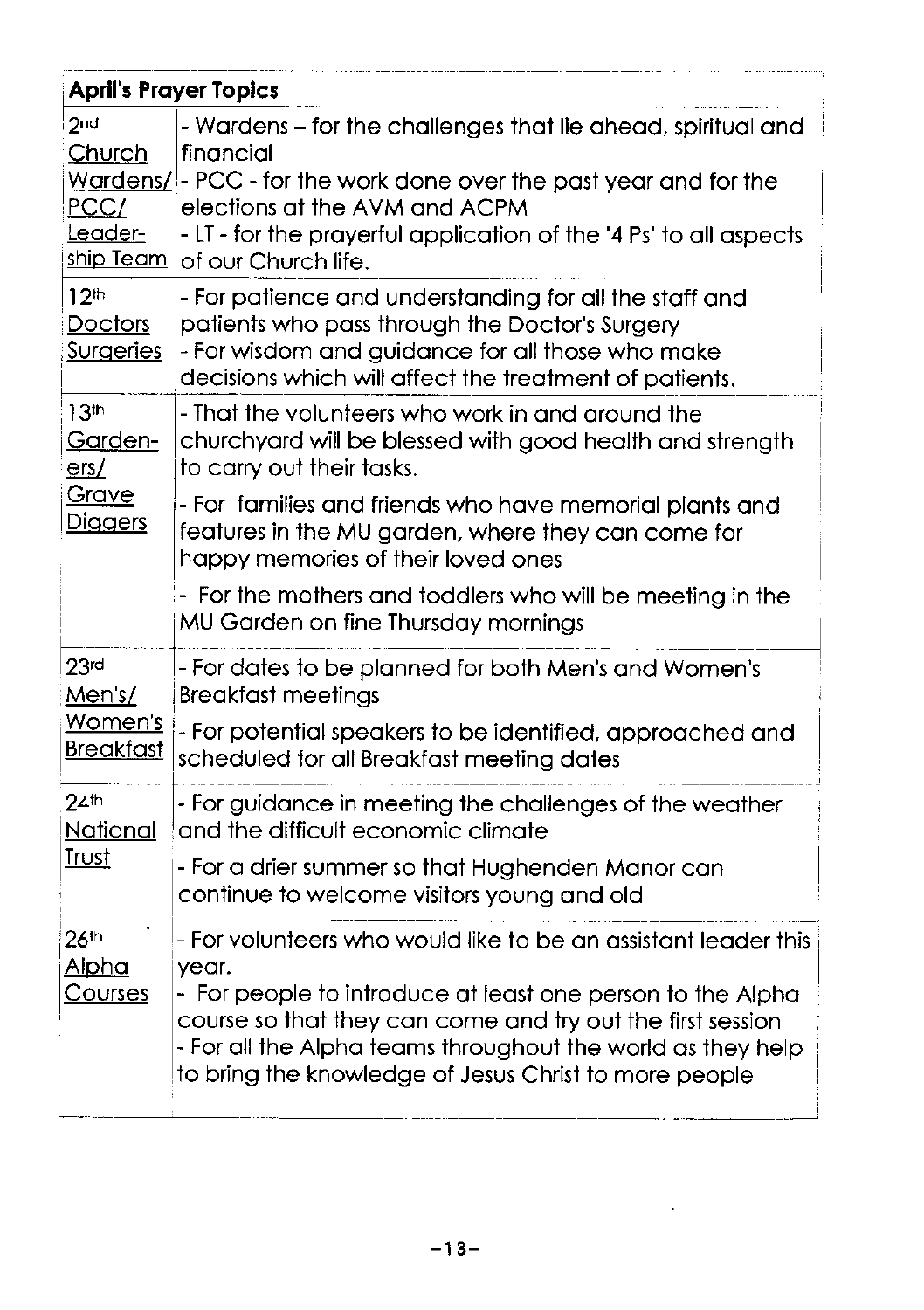# Spring has sprung- the grass has ris!

We all have our own ideas about when Spring is really here. The thing I always notice around the end of March, is that you only need a little bit of sun and the grass starts to grow. Here I must mention the 'twelve men and true' who man our church mower throughout the summer months. A big thank you to all of you.

Up until now we hove struggled ond fought with the old mower which weighed some 58 kilos. The good news, I am pleased to say, is that we now have a new machine with the same capacity of cut, but weighing only 32 kilos so I see us all moving around the churchyord with greot ogility ond smiles on our focesl

Over the last few weeks you may have noticed that a number of molehills have popped up throughout the churchyard and indeed



are now appearing in with the church sheep. Moles were first detected some ten yeors ogo in the port of the park owned by the Council, the parkland nearest to the town. It's taken until this year for the moles to reach Hughenden Church. That's an awful lot of

digging and hundreds of resulting molehills! But help is at hand as we now have an official 'mole man' and are hoping that by the time we start cutting, the churchyard at least will be free from moles.

By now all the mowing team should have received their schedules (pleose let me know if you hoven't) so ogoin, o very big thonk you to you all and let's hope for a season of happy, stress-free mowing!

### **Brian Clark**

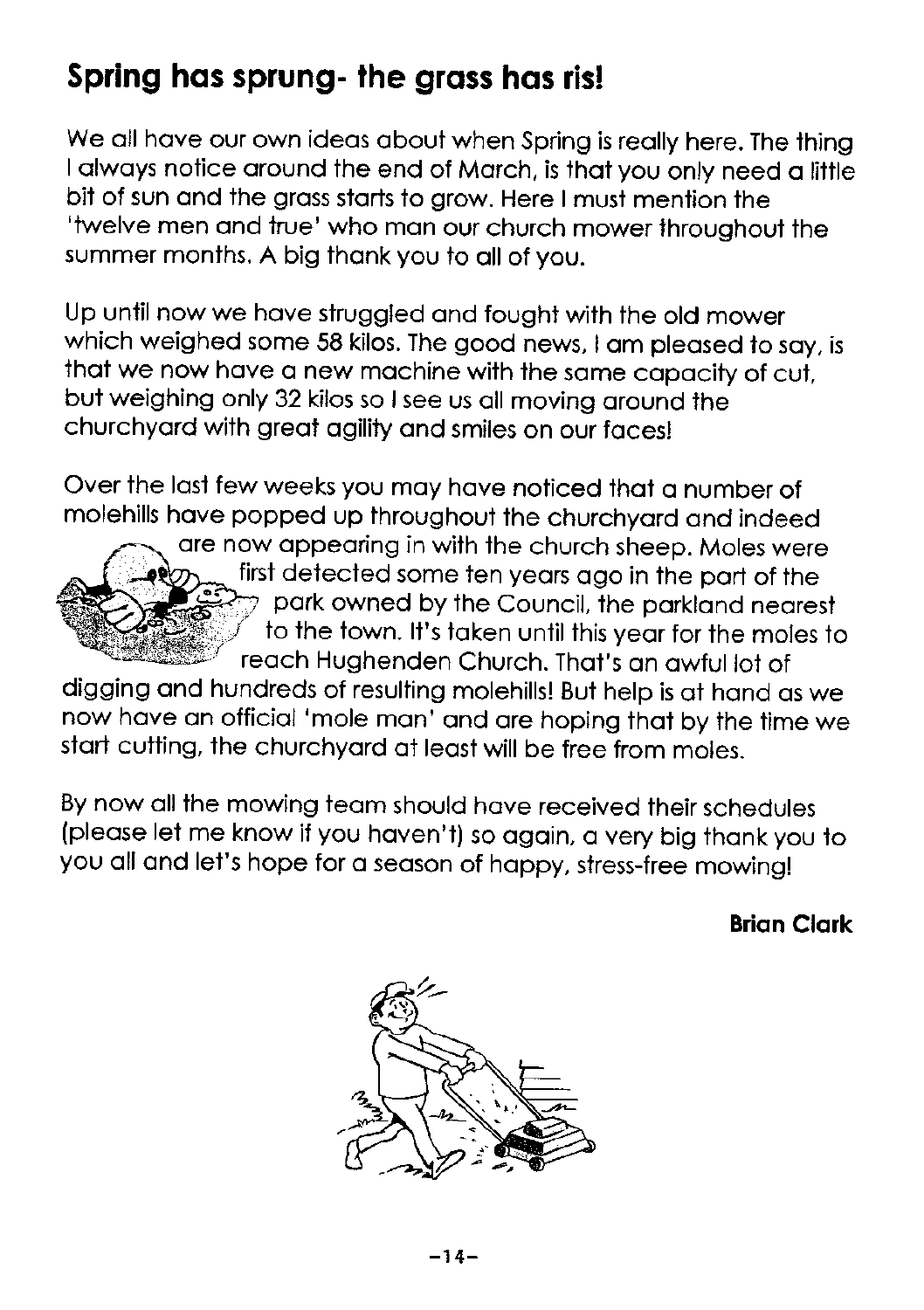### ParentPort - www.parentport.org.uk

### Working together for medig standards - helping parents make their views heard on inappropriate programmes, adverts, products and services

PorentPort is o new website giving you stroightforword informotion on what you can do if you've seen or heard something in the media thot is inoppropriote for your children. lt might hove been o programme on TV or online, a film, an advert, a video game or something in o mogozine.

ParentPort has been set up by seven of the UK's media regulators.\* We've joined forces because we share a common purpose: to set and enforce media standards to protect children from inappropriate moteriol.

At ParentPort, parents can find out about the standards we expect from the media, make a complaint and share their views with us.

There's also advice on how to keep children safe online and what porents con do obout other products like clothing ond the disploy of mogozines in shops.

\*Due to difflculties in copying logos, for informotion the medio regulotors ore: ASA  $\checkmark$ , ATVOD, BBC Trust, bbfo, Ofcom, Press Complaints Commission, V\$ $\chi$ ond PEGI.

Editor's note: We do not normally publish websites in Outlook, but felt we must make an exception with regard to the above.

# 24/7 Prayer for High Wycombe



This month our prayer day falls on Thursday, 11<sup>th</sup> April, and runs from 8.00 om until Fridoy 8.00 om. I will be unoble io set up the Proyer Room ihis month os I will be out of town. I hope those of you who like to proy there will not mind proying of home for this one month.

On Sunday, 19th May, Love Wycombe will be organising another gothering in Frogmore hoping to drow Christions from ocross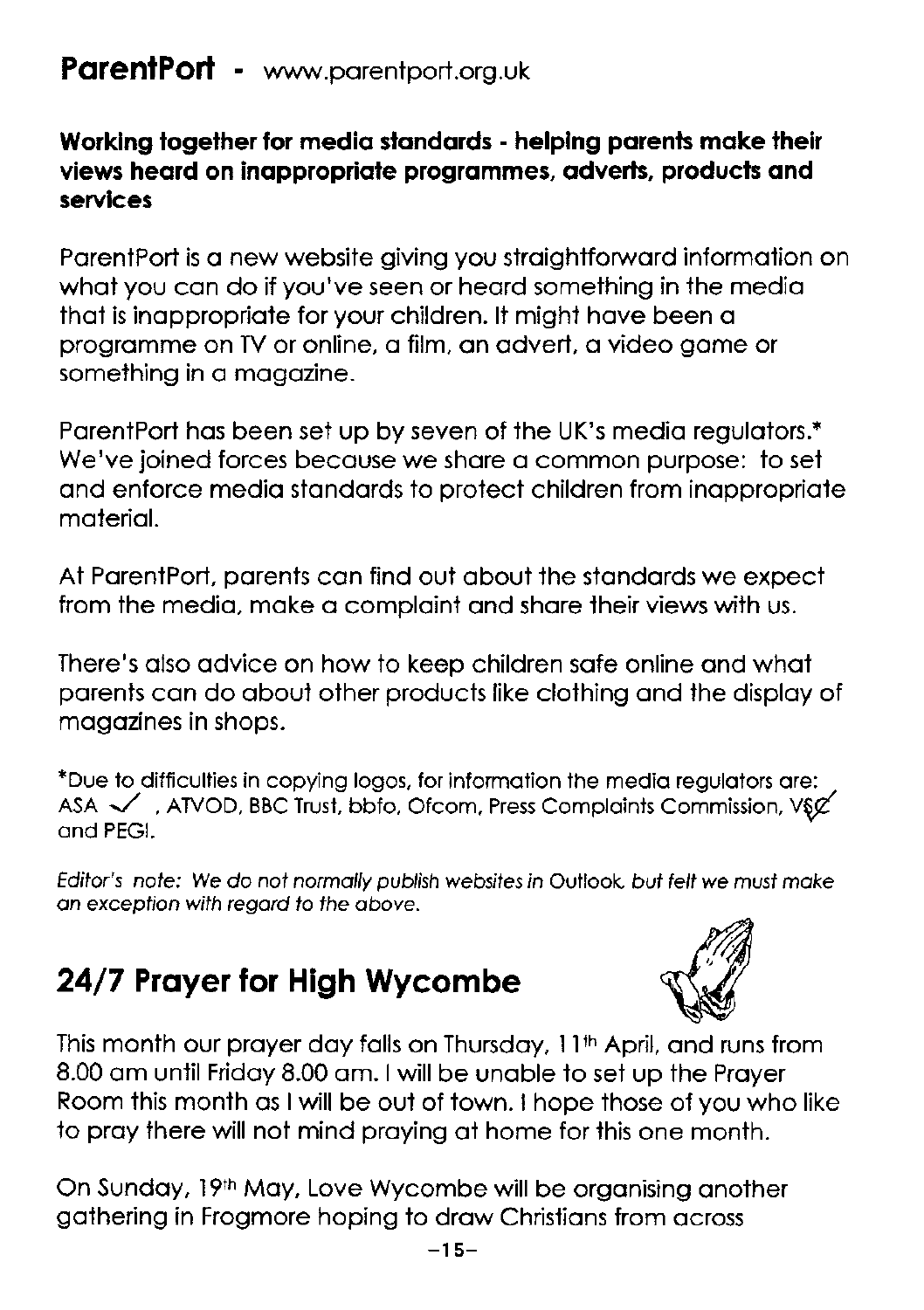Wycombe and the surrounding area to celebrate and worship together. lt tokes o huge omount of effort to set up on event like this so pleose remember it in your proyers osking our Lord to encouroge ihe support of locol churches ond thot it will be the greot success it was last year. Pray also that this event will encourage others 'searching for something' to join us all on that day.

You will find the sign-up sheet tor 24/7 on the toble ot the bock of the church o week ofter our proyer doy ond the Proyer Points will be ovoiloble just before the end of the month. Pleose think obout signing up for an hour, or part of an hour, in prayer for the ministries taking place in our town and all those who are involved in them. Further information available from Simon (563439), Jacky (07921 258822) or Yvonne (563960).

Yvonne Cook

### April  $Recipe -$  stuffed plaice with prawn squce

### **Ingredients**

- 4 medium ploice fillets, skinned
- 4 medium sized mushrooms
- 2 large slices of wholemeal bread
- 2 egg yolks
- I tsp freshly chopped porsley
- 1 heaped tsp fresh chopped dill
- 1 tsp fresh torrogon
- $1/2$  tsp powdered fennel
- I medium sized onion 'l pkt prowns
- 
- $\frac{1}{2}$  lemon

i rounded tbsp cornflour

2oz butter or margarine

2 tbsp white wine (or if not, I tbsp white wine vinegor or cider vinegor with 1tbsp water)

- 1 cup of woter
- I fish stock cube
- A little solt ond pepper
- % pint milk

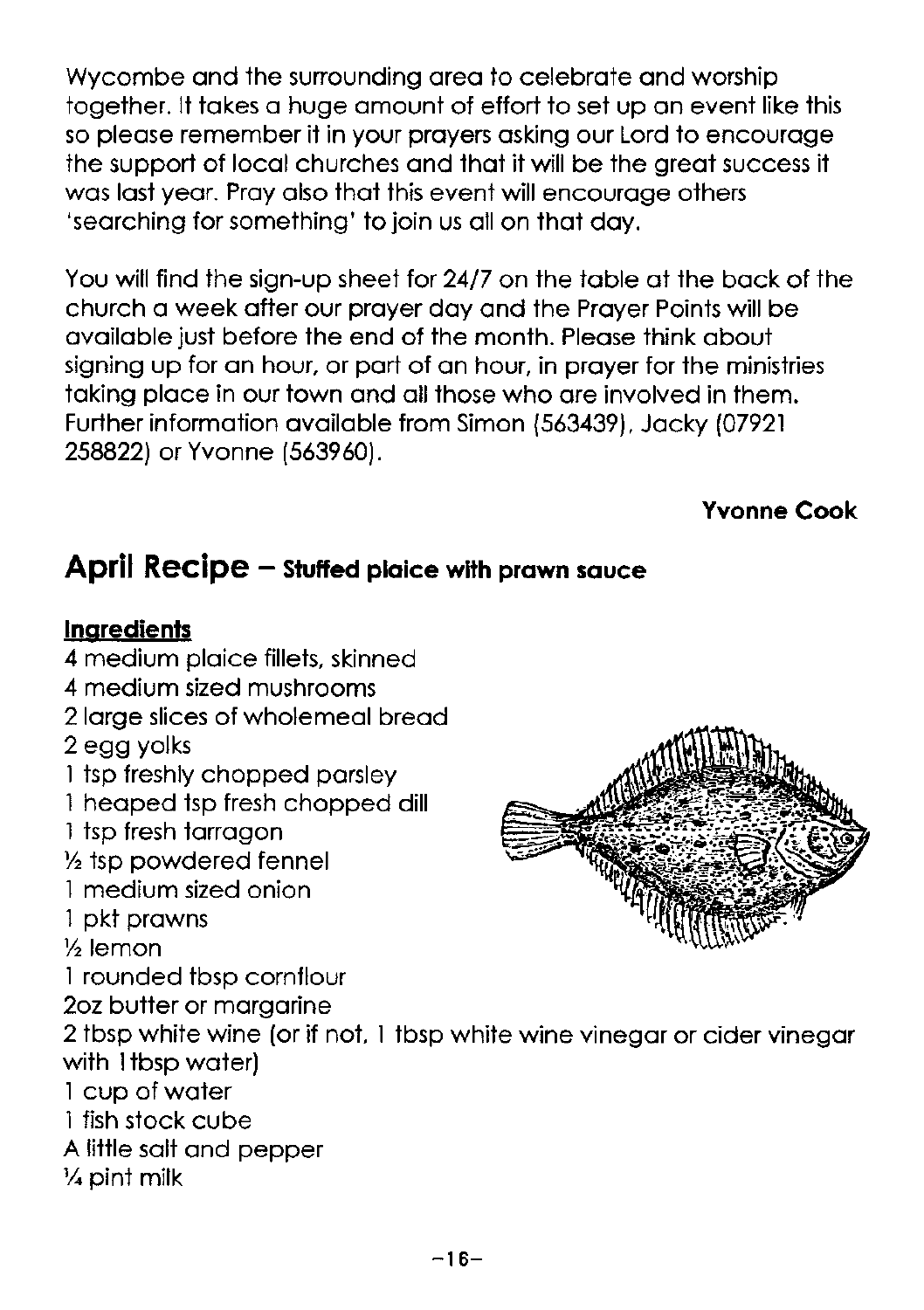### **Method**

Moke the fish stock by mixing the wofer, lemon juice ond peel with the skins from the plaice. (To skin them, take a sharp knife and holding the toil end slide the knife iowords the top. The edges of the fish will stay on the skin.) Put the skins in a saucepan and add the wine and fennel seeds. Bring to the boil and then simmer for a while until it has reduced by half.

Moke the stuffing by moking the breod into crumbs ond odding oll the herbs, finely chopped mushrooms and chopped onion. Stir in the egg yolks. If you have a mixer it's much easier. Then take the plaice fillets, cut them in holf long woys ond spreod with the stuffing ond o couple of prawns chopped up for each fillet. Roll them up and secure with a cocktail stick.

Butter o cosserole dish, pour o little of the fish stock in ond ploce the fish in it. Cook in a moderate oven for about 20 minutes.

Moke o white souce with the remoining stock, milk, cornflour ond butter. stir in the rest of the prowns, bring to the boil until thickened. Pour over the stuffed fish and serve with new potatoes and spinach or broccoli or peos.

### Ann Woy

# Volley Wives

Morgoret mode the onnouncements this month ond introduced Volerie Stottersfield, our speoker who gove o very inieresiing tolk entiiled 'Being o Heodmistress - o woy of life'. volerie's lifetime coreer in teaching started in 1966 and ended six years ago. After thirty years of teoching in o wide selection of schools in Britoin ond the USA while her own children were little, she eventuolly become Heodmistress of Pipers Corner School. Valerie found this very fulfilling, as well as chollenging ond complex.

A head has to be authoritative, democratic, supportive, have a good leodership style ond be oble to creote o positive, oll round learning environment where academic achievement is paramount, but there must be development of the whole chorocter. Every child is gifted ond tolented so schools must be inclusive. Everyone should feel valued as an individual and be given high expectations. A school should not be complacent. Valerie found that being head of o boording community os well os living in o bungolow on the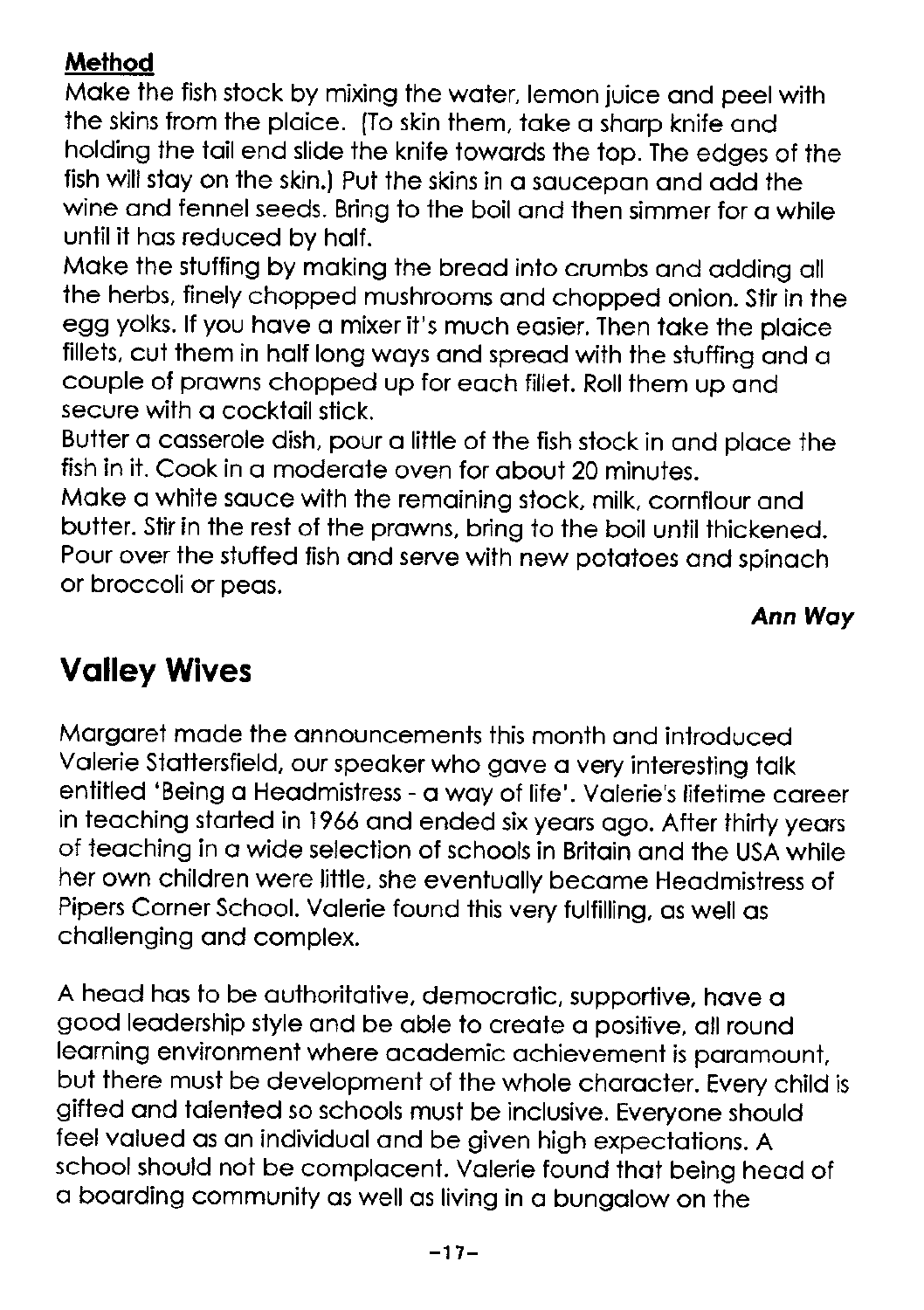premises, wos very strenuous os she wos never off duty. She wos olwoys responsible, even for nursing ond hod to know which medicines she wos legolly oble to odminister to the girls. Deoling with many children's issues was like having a large family! Administrative issues ond poperwork could be oll consuming, eg Governors' meetings, parents' associations, staff appointments, (Valerie outlined the ottributes thot she looked for in o good teocher), child protection issues thot needed ogency co-operotion, meetings with orchitects, dealina with government and political intrusion, etc. However, Volerie olwoys kept 'grounded' by doing some teoching, thus getiing to know the girls ond giving them the opportunity to get to know her. She poid tribute to her outstanding staff. School assemblies were thought-provoking ond strengthened the co-operotive life of the school, promoting the enduring power of love.

Volerie wos wormly thonked for her very interesting ond informotive tolk.

Our next meeting is on April 5th when Mary Gamester's talk on fabrics is colled 'How Indio Hos lnfluenced my Work'. The interesting objects competition is for something beginning with the letter R.

Joon Sleel

# Good Componions

Guest speaker at our March meeting was Pam Smith of Walter's Ash who delighted us with a talk entitled 'Bits and Pieces' as part of the history of Naphill and Walter's Ash. Of local stock, she explained how she set obout reseorching the post, occumuloting o moss of information about the villages. She spent over 30 years finding out obout her fomily who hod been locol people. Her mother went to school at 3 years of age and left at eleven, going into domestic service as was common in those days. Having had a spell in London, her mother met up with her fother when she wos working in Amersham Hill in Wycombe (the writer has often wondered what sort of people lived in the big houses there when ihey were first buirt ) ond they got morried, hoving their photogrophs token in o studio ofterwords.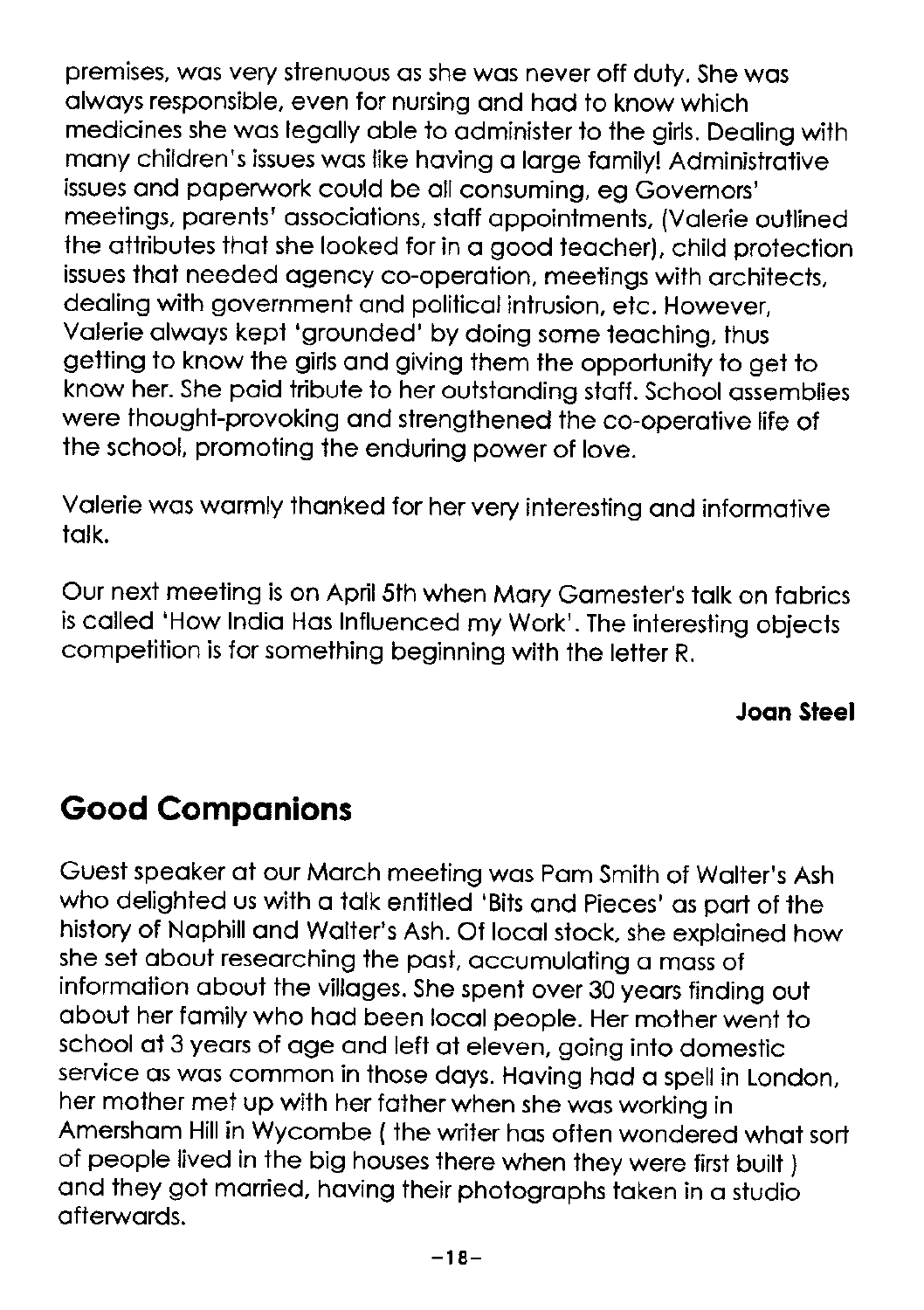The speoker mentioned the incidence of tuberculosis which led to children being sent to be fostered in the area where she lived, and a serious outbreok of diphtherio (we hope o diseose of the post) ond the arrival of evacuees from London when the second world war storted, ond how the locolity escoped the blitz which coused so mony cosuolties ond so much domoge in not thot for owoy London. On a humorous note she recounted the house sale where the value of the gorden oir roid shelter wos exploited os o reody-mode wine cellar. On a more serious note she reminded us of the large families which were common in earlier days (one particular family had 21 children) but sodly the high incidence of child ond infont mortolity. She detailed the variety of occupations and businesses that were now long gone.

Pam brought with her and exhibited a large collection of family trees, press cuttings ond photogrophs. We could hove done with more time to have a longer look at the display. We would also like a further 'history lesson' and look forward to a return visit after the fascinating ond very enjoyoble first one.

our April meeting will be o musicol ofternoon with o reiurn visit from the 'Three's Compony Singers'.

### **Michael Harris**

### From the Parish Registers

Holy Boptism



| On Sunday 3rd March:  | Louis Alan George and Jake<br>Benjamin Harold, sons of Jamie and Ruth<br>Bowden from Downley parish. |
|-----------------------|------------------------------------------------------------------------------------------------------|
|                       | Leo James, son of Mark and Nia<br>Sherrington of Manor Gardens, High<br>Wycombe                      |
| <b>Holy Matrimony</b> |                                                                                                      |
|                       | On Saturday 16th March: Christopher Lee David Wilson to Claire<br>Louise Hutton                      |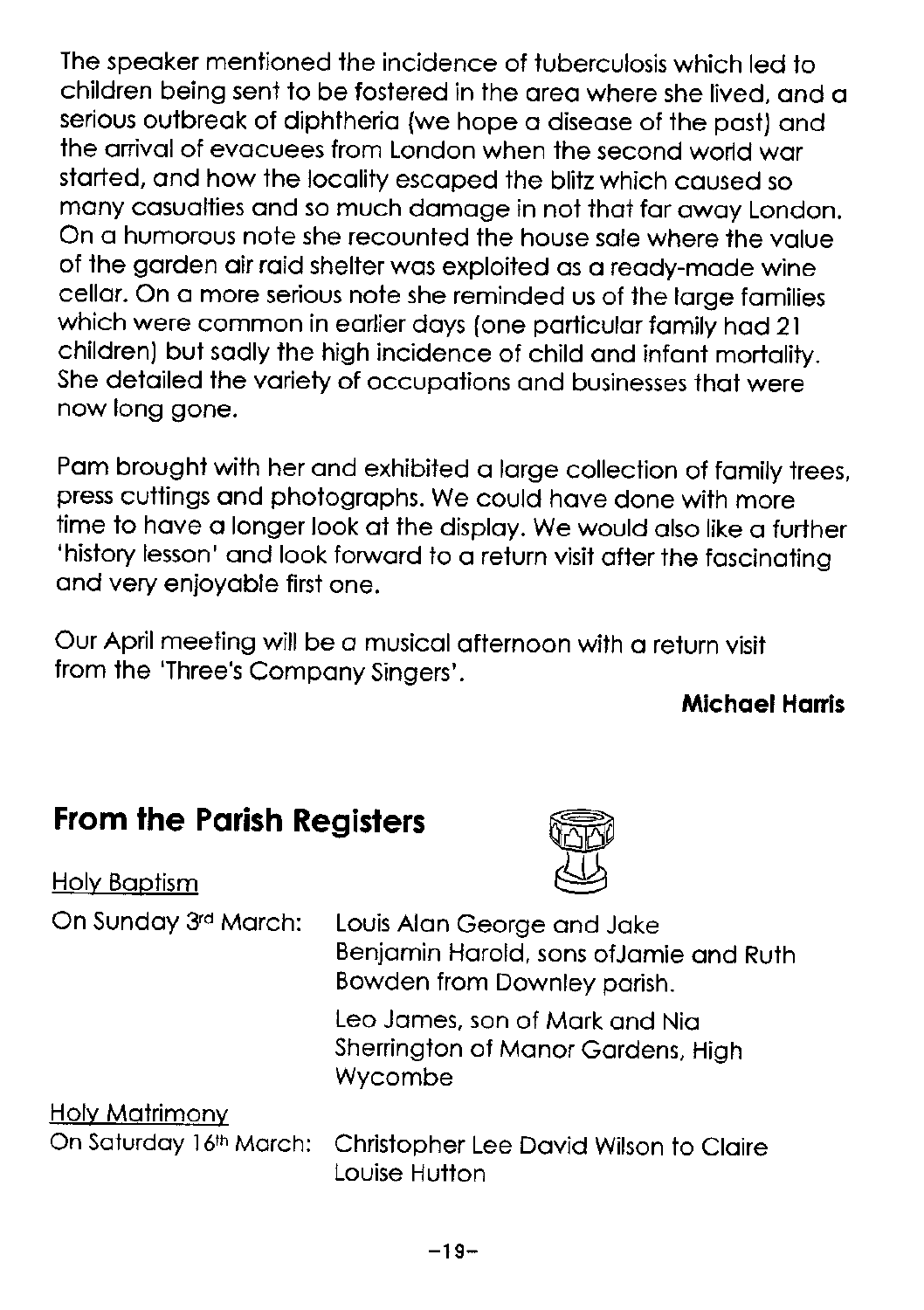# The History of Aprons

I don't think our children know whot on opron is. The principol use of Grondmo's opron wos to protect the dress underneoth becouse she only hod o few. lt wos also because it was easier to wash aprons than dresses ond oprons used less moteriol. But olong with that, it served as a potholder for removing hot pans from the oven.



It wos wonderful for drying children's teors ond on occosion wos even used for cleoning out dirty eors! From the chicken coop, the opron wos used for corrying eggs, sickly chicks ond sometimes holfhotched eggs to be finished in the worming oven. when visitors come, those oprons were ideol hiding ploces for shy litfle persons...and when the weather was cold Grandma wrapped it oround her orms.

Those big old aprons wiped many a perspiring brow, bent over the hot stove. Twigs ond kindling wood were broughi into ihe kitchen in thot opron ond from the gorden it corried oll sorts of vegetobles. After the peos hod been shelled, it corried out the hulls. In the outumn the opron wos used to bring in opples thot hod follen from the trees. When unexpected compony drove up the rood, it wos surprising how much furniture thot old qpron could dust in o motter of seconds. When dinner was ready, Grandma walked out onto the porch, waved her apron and the men folk knew it was time to come in from the fields to dinner.

It will be o long time before someone invents something thot will replace that 'old-time apron' that served so many purposes. Remember, Grandma used to put her hot baked apple pies on the window sill to cool - her granddaughters put their's on the window sill to thowl

They would go mad now trying to work out how many germs were on thot opron.

I don't think I ever caught anything from an apron - but love...

Anon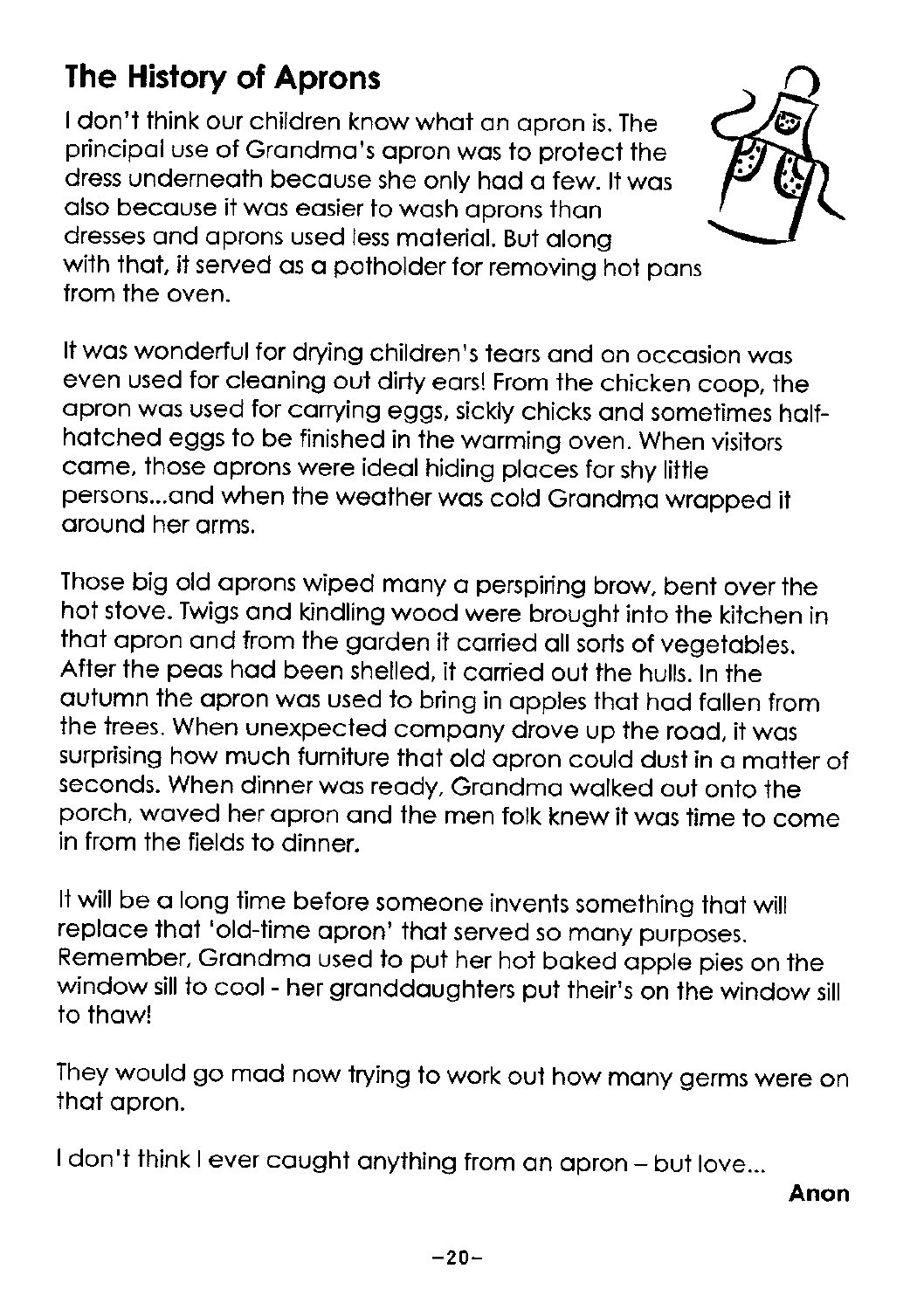| Duty Roster April   |                    |                       |                     |                      |
|---------------------|--------------------|-----------------------|---------------------|----------------------|
|                     |                    |                       |                     |                      |
| 0800 Service        | Servers            | <b>Sidespersons</b>   |                     |                      |
| First Sundav        | Andrew Cole        | Philip Hynard         |                     |                      |
| 7 April             |                    | <b>Grantley Hoath</b> |                     |                      |
| Second Sunday       | Andrew Cole        | <b>Judy Wilson</b>    |                     |                      |
| 14 April            |                    | <b>TBA</b>            |                     |                      |
| <b>Third Sunday</b> | <b>Judy Wilson</b> | Jean Godfrey          |                     |                      |
| 21 April            |                    | <b>TBA</b>            |                     |                      |
| Fourth Sunday       | Alan Jaycock       | Denise Barrow         |                     |                      |
| 28 April            |                    | Jean Godfrey          |                     |                      |
| 0900 Service        |                    | <b>Servers</b>        | <b>Sidespersons</b> | Intercessions        |
| <b>First Sunday</b> | Alan Jaycock       | <b>Edie Sadler</b>    | Ann Moore           | Andy MacBarnett      |
| 7 April             | <b>Rex Harris</b>  |                       | Keith Dean          |                      |
| Second Sunday       | N/A                | N/A                   | Keith Dean          | N/A                  |
| 14 April            |                    |                       | Eileen Dean         |                      |
| <b>Third Sunday</b> | Andrew Cole        | <b>Edie Sadler</b>    | Christopher Tyrer   | Christopher Tyrer    |
| 21 April            | Andy MacBarnett    |                       |                     |                      |
| *10am - See below   |                    |                       |                     |                      |
| Fourth Sunday       | N/A                | N/A                   | Louise Stallwood    | N/A                  |
| 28 April            |                    |                       | Richard Stallwood   |                      |
| 1045 Service        | Servers            | Chalice               | <b>Sidespersons</b> | <b>Intercessions</b> |
| <b>First Sunday</b> | N/A                | N/A                   | Janes Family        | Sunday School        |
| 7 April             |                    |                       |                     |                      |
| Second Sunday       | Lois Comley        | Tom and Kirstie       | Anne and John       | Christopher Tyrer    |
| 14 April            |                    | <b>Brewer</b>         | Smalley             |                      |
| <b>Third Sunday</b> | N/A                | N/A                   | Phillips Family     | N/A                  |
| 21 April            |                    |                       | <b>Rita Pulley</b>  |                      |
| *10am - See below   |                    |                       |                     |                      |
| Fourth Sunday       | N/A                | Derek Godfrey         | Heather and         | <b>TBA</b>           |
| 28 April            |                    | Jean Godfrey          | <b>Brian Morley</b> |                      |
|                     |                    |                       | Tim and Angela      |                      |
|                     |                    |                       | Aze                 |                      |
|                     | Greeters           | <b>Prayer Team</b>    | Computer            | <b>JC Club</b>       |
| <b>First Sunday</b> | Ann Dean           | N/A                   | <b>TRA</b>          | N/A                  |
| 7 April             | Clare Godfrey      |                       |                     |                      |
| Second Sunday       | Ann and Mike       | Derek and Jean        | <b>TBA</b>          | Norma Clarke         |
| 14 April            | Dean               | Godfrey               |                     | Abi Isaacs           |
|                     |                    | Norma Clarke          |                     | Amy Byrne            |
| <b>Third Sunday</b> | Brian and Sylvia   | N/A                   | <b>TBA</b>          | Norma Clark          |
| 21 April            | <b>Clark</b>       |                       |                     | Helen Isaacs         |
| *10am – See below   |                    |                       |                     |                      |
| Fourth Sunday       | Penny Austin       | Derek and Jean        | <b>TBA</b>          | Norma Clarke         |
| 28 April            | Christopher Tyrer  | Godfrey               |                     | Helen Isaacs         |
|                     |                    | Judith Camplisson     |                     |                      |

'On 2l\* Aprll fhere wlll be o comblned Communion Servlce ol 1Oom for lhe 9om ond l0.45om congregations. This will be followed by the Annual Vestry Meeting and the Annual Parochial Church Meefing.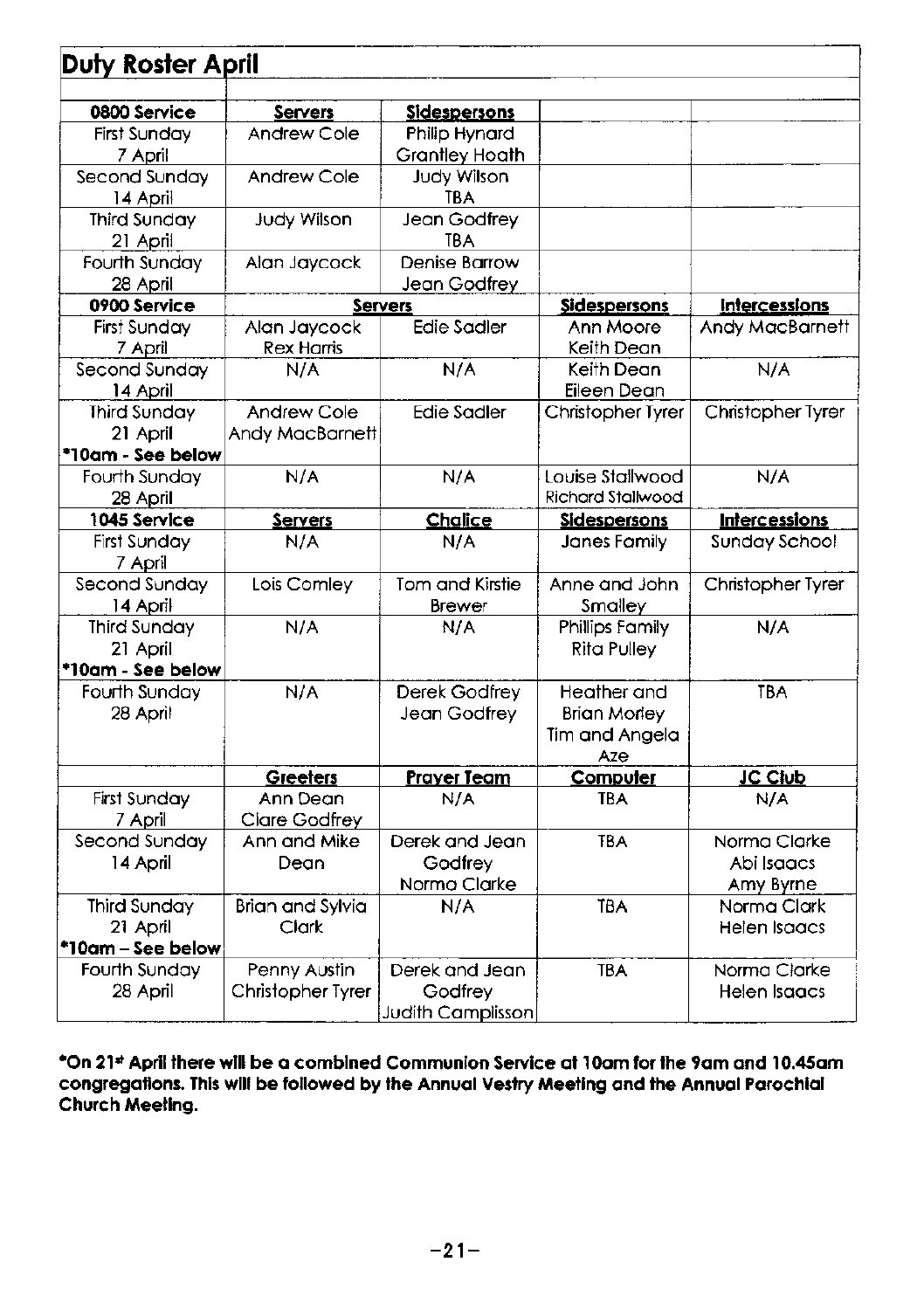# The Lectionary - April 2013

| Date             | Lesson                                    |                 | Readers          |                                                        |
|------------------|-------------------------------------------|-----------------|------------------|--------------------------------------------------------|
|                  |                                           | 8.00am/ 6.00 pm | 9.00 am          | 10.45am                                                |
| 7th              | Second Sunday of Easter                   |                 |                  |                                                        |
|                  | Acts 5, 27 - 32                           | P Hynard        | A Moore          | R Comley                                               |
|                  | Revelation $1.4 - 8$                      | C Carter        | J Palmer         |                                                        |
|                  | John 20, 19 - end                         | Priest          | Priest           |                                                        |
|                  | Evensong: 1 <sup>st</sup> of Annunciation |                 |                  |                                                        |
|                  | Psalm 85                                  | L Smit          |                  |                                                        |
|                  | Wisdom 9, 1 - 12                          | L Stallwood     |                  |                                                        |
|                  | Galatians $4.1 - 5$                       |                 |                  |                                                        |
| 14th             | <b>Third Sunday of Easter</b>             |                 |                  |                                                        |
|                  | Acts 9, 1 - 20                            | J Wilson        | R Gee            | S Clark                                                |
|                  | Revelation $5, 11$ – end                  | A Stacey        | H Lowe           | K Moxham                                               |
|                  | John 21, 1 – 19                           | Priest          | (check which)    | <b>Priest</b>                                          |
|                  | Psalm at 9am : 30                         |                 |                  |                                                        |
|                  | Evensong:                                 |                 |                  |                                                        |
|                  | Psalm 86                                  |                 |                  |                                                        |
|                  | Isaiah 38, 9 - 20                         | E Bailey        |                  |                                                        |
|                  | John 11, 17 - 44                          | M Morgan        |                  |                                                        |
| 21 <sup>st</sup> | Fourth Sunday of Easter                   |                 |                  | 10am Combined Communion Service<br>for 9am and 10.45am |
|                  | Acts 9, 36 – end                          | J Dauncey       |                  | A Gee                                                  |
|                  | Revelation 7, 9- end                      | J Godfrey       |                  | S Brice                                                |
|                  | John 10, 22 - 30                          | Priest          |                  | <b>Priest</b>                                          |
|                  | Evensong:                                 |                 |                  |                                                        |
|                  | Psalms 113 & 114                          |                 |                  |                                                        |
|                  | Isaiah 63, 7 – 14                         | A Johnson       |                  |                                                        |
|                  | Luke $24, 36 - 49$                        | <b>B</b> Brice  |                  |                                                        |
| 28th             | Fifth Sunday of Easter                    |                 |                  |                                                        |
|                  | Acts 11, 1 - 18                           | A Jaycock       | E Sadler         | A Sackville                                            |
|                  | Revelation $21.1 - 6$                     | J Kendell       | H Farrar-Hockley | J Sackville                                            |
|                  | John 13, 31 – 35                          | Priest          | (check which)    | Priest                                                 |
|                  | Psalm at 9am: 148                         |                 |                  |                                                        |
|                  | Evensong:                                 |                 |                  |                                                        |
|                  | Psalm 98                                  |                 |                  |                                                        |
|                  | Daniel 6, 1 - 23                          | L Smit          |                  |                                                        |
|                  | Mark 15, 46 - 16, 8                       | S Brice         |                  |                                                        |

Readers unable to be present at 9 am in April should try E Sadler or B Brice.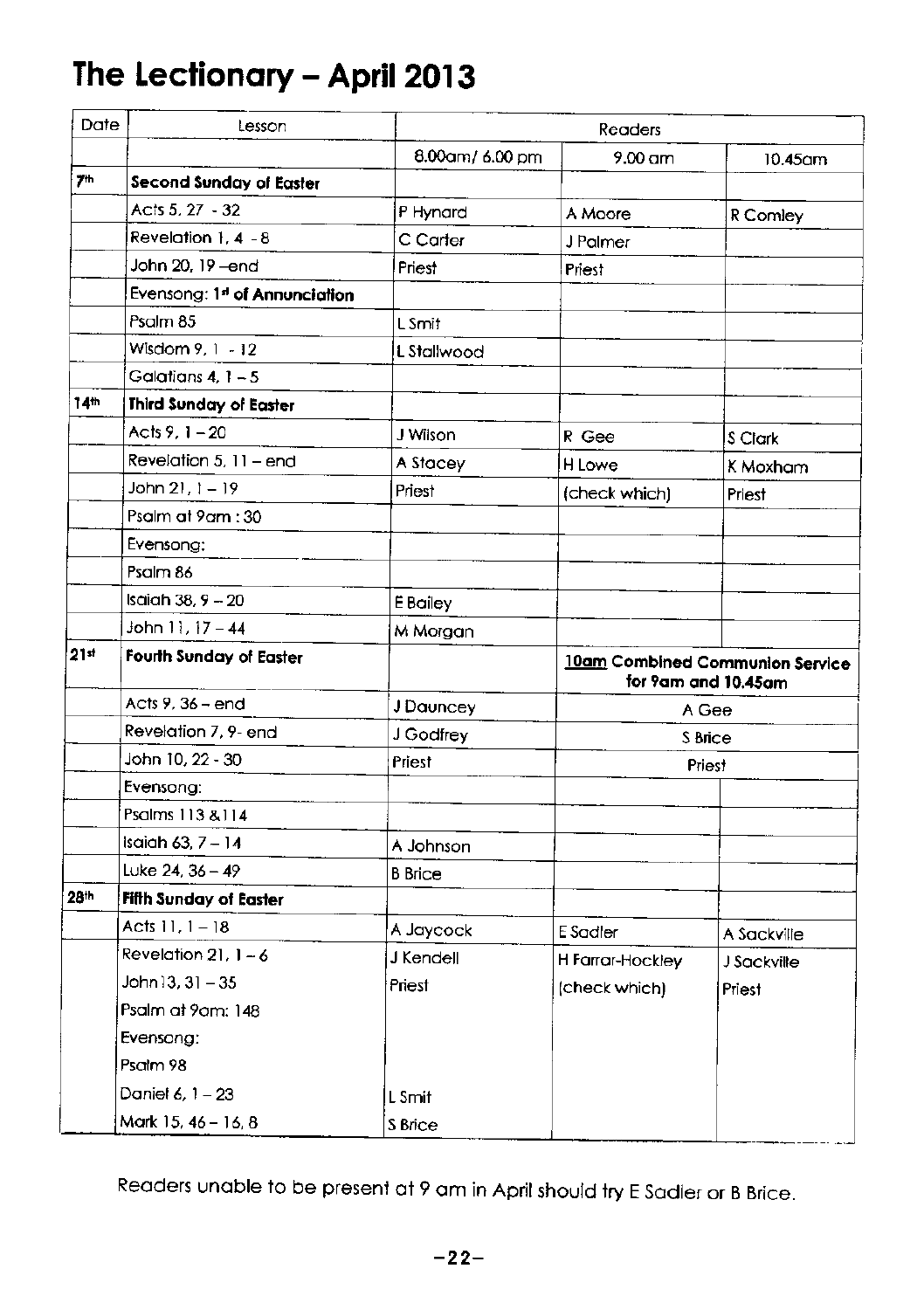# Calendar for April

Morning prayer is said in Church at 7.45am on Tuesdays and Thursdays, and 7.30am on Mondays, Wednesdays, Fridays and Saturdays.

Bellringing practice is Tuesday evening at 7.30pm in the Belltower. Why not come and learn to ring? You'll be very welcome. Speak to David Cornwall.

Choir practice is Wednesday evening at 7.45pm. lf you can read music (and particularly if you are a soprano or alto) you will be welcome. Speak to Neil Brice.

Art Group meets in Church House at 1.45pm on Tuesdays. Contact Bob Stone for more information.

| 1                |                                  | <b>EASTER MONDAY</b>                                                                                                                   |
|------------------|----------------------------------|----------------------------------------------------------------------------------------------------------------------------------------|
|                  |                                  | 2.15 pm Church House Teas                                                                                                              |
|                  |                                  | Mothers' Union: Church House. Gloria Richards 'The seeds                                                                               |
| $\boldsymbol{2}$ |                                  | 8.00 pm we sow'                                                                                                                        |
| $\overline{7}$   |                                  | <b>Second Sunday of Easter</b>                                                                                                         |
|                  |                                  | 8.00 am Holy Communion (Book of Common Prayer)                                                                                         |
|                  |                                  | 9.00 am Sung Communion                                                                                                                 |
|                  |                                  | 10.45 am All Age Family Service                                                                                                        |
|                  |                                  | 6.00 pm Evensong (Book of Common Prayer) (no sermon)                                                                                   |
|                  |                                  | 7.00 pm Prayer Hour: Church                                                                                                            |
|                  |                                  | Annunciation of our Lord to the Blessed Virgin Mary                                                                                    |
| 8                |                                  | (Lady Day)                                                                                                                             |
|                  |                                  | 8.00 pm Sung Eucharist: Church                                                                                                         |
| 11               |                                  | 8.00 am 24 hours of prayer for High Wycombe: North Room                                                                                |
|                  |                                  | <b>Third Sunday of Easter</b>                                                                                                          |
|                  |                                  | 8.00 am Said Communion                                                                                                                 |
|                  |                                  | 9.00 am Mattins (Book of Common Prayer)                                                                                                |
|                  |                                  | 10.45 am Family Communion with JC club                                                                                                 |
|                  |                                  | 6.00 pm Evensong (Book of Common Prayer) (no sermon)                                                                                   |
|                  |                                  | Tiny Tots' Service: Church                                                                                                             |
|                  |                                  | <b>Fourth Sunday of Easter</b>                                                                                                         |
|                  |                                  | 8.00 am Holy Communion (said)                                                                                                          |
|                  |                                  | 10.00 am Combined Communion Service (9am and 10.45am)                                                                                  |
|                  |                                  | 11.45 am Annual Vestry Meeting                                                                                                         |
|                  |                                  | 12 noon Annual Parochial Church Meeting                                                                                                |
|                  |                                  | 1.00 pm Shared Lunch: North Room and North Chape!                                                                                      |
|                  |                                  | Evensong (Book of Common Prayer) (no sermon)                                                                                           |
|                  |                                  | Prayer Hour                                                                                                                            |
|                  |                                  | George, Martyr, Patron of England                                                                                                      |
|                  |                                  | Holy Communion: Church (30 mins)                                                                                                       |
|                  |                                  | <b>Mark the Evangelist</b>                                                                                                             |
|                  |                                  | Holy Communion: Church (30 mins)                                                                                                       |
|                  |                                  | Christians in the Community meeting: Church House                                                                                      |
|                  |                                  | <b>Fifth Sunday of Easter</b>                                                                                                          |
|                  |                                  | 8.00 am Holy Communion (said)                                                                                                          |
|                  |                                  | Mattins (Book of Common Prayer)                                                                                                        |
|                  |                                  | Family Communion with JC club                                                                                                          |
|                  |                                  | Evensong (Book of Common Prayer) (no sermon)                                                                                           |
|                  |                                  | <b>Prayer Hour</b>                                                                                                                     |
|                  | 14<br>18<br>21<br>23<br>25<br>28 | 10.30 am<br>$6.00 \text{ pm}$<br>7.00 pm<br>$10.00$ am<br>$10.00$ am<br>7.30 pm<br>9.00 <sub>am</sub><br>10.45am<br>6.00 pm<br>7.00 pm |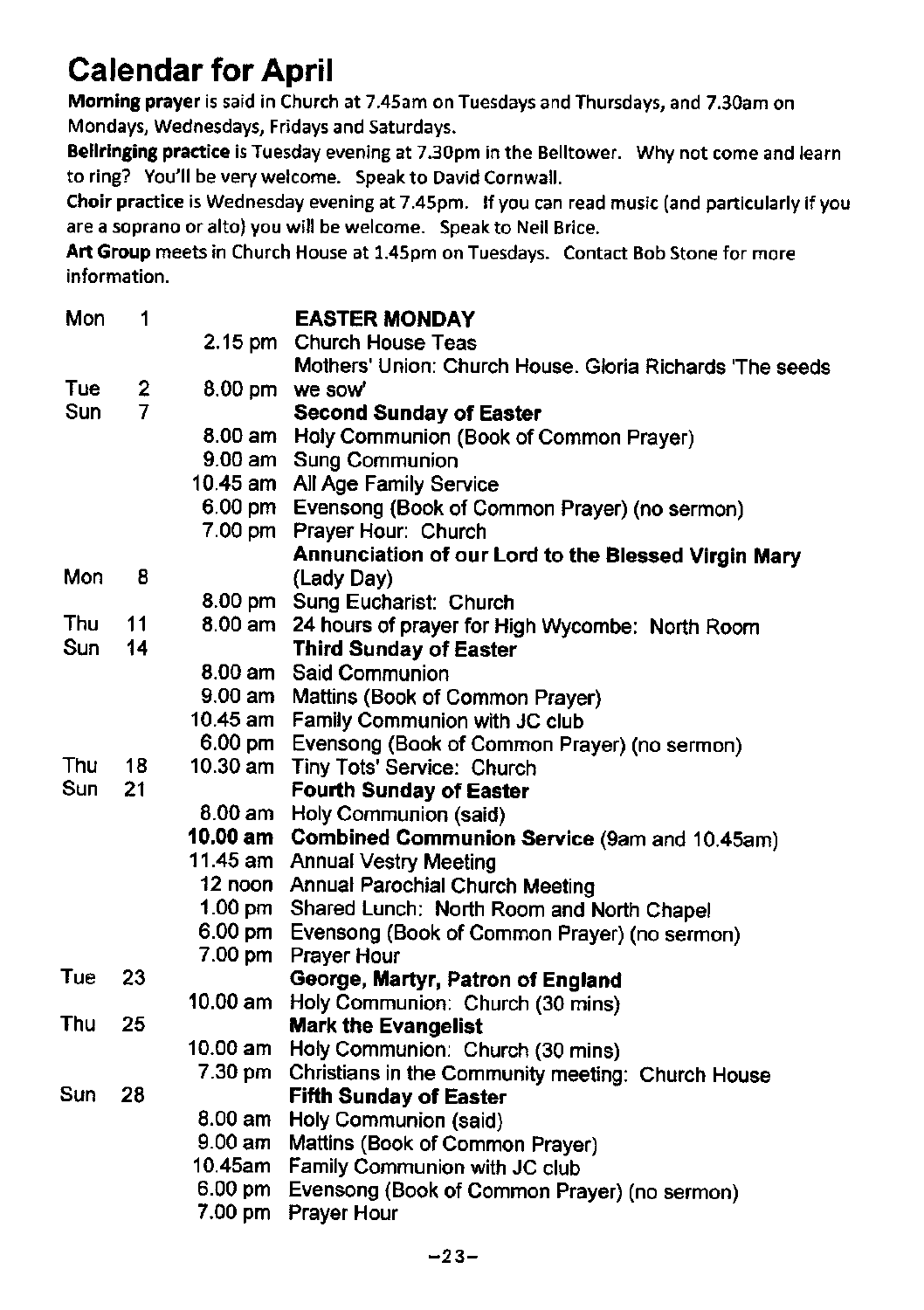# **Regular Meetings and Organisations**

### **Friendship Morning**



This is a get together in Church House on the 3<sup>rd</sup> Thursday each month at 10.30 a.m. It is primarily for those who are bereaved, who live on their own, and for those who are lonely. The emphasis is very much on companionship, and the atmosphere is light and cheerful. Please contact me if you think this is for you.

### **Judith Camplisson - 01494 565108**

### **Toddlers @ St. Michael's**



Hughenden Toddlers @ St. Michael's meets every Thursday from 9.30-11.30 am in Church House. Come for chat, play, craft and refreshments. Included every third Thursday of the month will be 'Tiny Tots' a time of fun worship in Church.

For further details contact Helen Peters (01494 716772)

| House groups          | <b>Weekdays</b>       | See weekly notice<br>sheet for details |
|-----------------------|-----------------------|----------------------------------------|
| <b>CYFA (School</b>   | alternate Sunday      | <b>Contact Mike Dean</b>               |
| Years $10+$           | evenings in term time | $(463376)$ for details                 |
| <b>D-CYFA (School</b> | alternate Sunday      | <b>Contact Mike Dean</b>               |
| Years $7 - 9$         | evenings in term time | as above                               |

# May 2013 Issue of Outlook

Outlook is published on the 28th of each month, except July and December. The Editors for the April edition are Bob and Jane Tucker. Items for inclusion should reach the Editors by email at: mag@hughendenparishchurch.org.uk.

### Hand-written articles should be delivered or posted to Helen Byrne at 67 Friars Gardens, Hughenden Valley.

ALL contributions to be by 15th April, please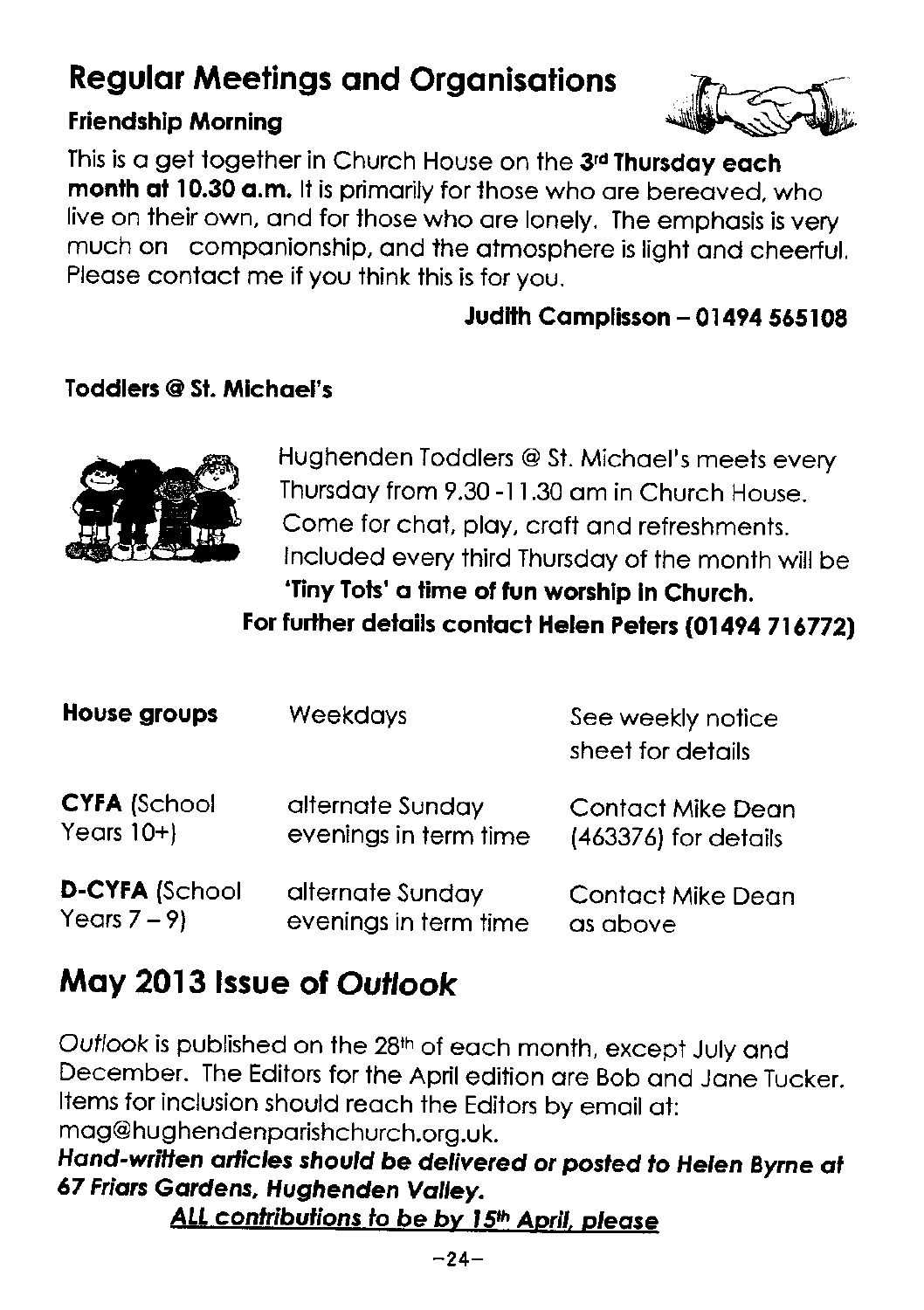### Who's Who at St Michoel & All Angels

| <b>NON STIPENDIARY PRIEST</b><br>The Rev'd Fred Friend<br>563168<br>alla c<br><b>CURATE</b><br>The Rev'd Helen Peters<br>716772<br><b>CHURCHWARDENS</b><br><b>Brian Clark</b><br>562801<br>01844 344650<br><b>Christopher Tyrer</b><br><b>PARISH CLERK &amp; VERGER</b><br>Arthur Johnson<br>521471<br>PARISH ADMINISTRATOR<br>Lin Smit<br>462094<br><b>CHURCH NOTICES/WEBSITE</b><br><b>Ben Brice</b><br>445899<br>PCC LAY VICE CHAIRMAN<br>Anne Dean<br>463376<br>PCC SECRETARY<br>Penny Austin<br>529596<br>PCC ASSISTANT SECRETARY<br>Anne Dean<br>463376<br><b>PCC TREASURER</b><br>lan Faulkner<br>07795 823914<br>PCC ASSISTANT TREASURER<br>David Cornwall<br>714718<br>PLANNED GIVING SECRETARY<br>David Cornwall<br>714718<br>TASK GROUP LEADERS:<br><b>WORSHIP</b><br>The Rev'd Simon Cronk<br>563439<br><b>PASTORAL SUPPORT</b><br>Anne Dean<br>463376<br>YOUTH<br>Mike Dean<br>463376<br>Jane Tucker<br>534989<br>Norma Clarke (Administrator)<br>563116<br>Helen Byrne (Co-ordinator)<br>564342<br><b>MISSION</b><br><b>Christopher Tyrer</b><br>01844 344650<br><b>OUTREACH &amp; SOCIAL</b><br>Frank Hawkins<br>565050<br>ALPHA COURSE - ADMINISTRATOR<br>Diane Hawkins<br>565050<br><b>ELECTORAL ROLL OFFICER</b><br>David Cornwall<br>714718<br><b>DEANERY SYNOD REPRESENTATIVES</b><br>Arthur Johnson<br>521471<br>Lin Smit<br>462094<br>Churchwardens<br>See above<br>DIOCESAN SYNOD REPRESENTATIVES<br>The Rev'd Simon Cronk<br>563439<br>Christopher Tyrer<br>01844 344650 |
|--------------------------------------------------------------------------------------------------------------------------------------------------------------------------------------------------------------------------------------------------------------------------------------------------------------------------------------------------------------------------------------------------------------------------------------------------------------------------------------------------------------------------------------------------------------------------------------------------------------------------------------------------------------------------------------------------------------------------------------------------------------------------------------------------------------------------------------------------------------------------------------------------------------------------------------------------------------------------------------------------------------------------------------------------------------------------------------------------------------------------------------------------------------------------------------------------------------------------------------------------------------------------------------------------------------------------------------------------------------------------------------------------------------------------------------------------------------------------------------------------|
|                                                                                                                                                                                                                                                                                                                                                                                                                                                                                                                                                                                                                                                                                                                                                                                                                                                                                                                                                                                                                                                                                                                                                                                                                                                                                                                                                                                                                                                                                                  |
|                                                                                                                                                                                                                                                                                                                                                                                                                                                                                                                                                                                                                                                                                                                                                                                                                                                                                                                                                                                                                                                                                                                                                                                                                                                                                                                                                                                                                                                                                                  |
|                                                                                                                                                                                                                                                                                                                                                                                                                                                                                                                                                                                                                                                                                                                                                                                                                                                                                                                                                                                                                                                                                                                                                                                                                                                                                                                                                                                                                                                                                                  |
|                                                                                                                                                                                                                                                                                                                                                                                                                                                                                                                                                                                                                                                                                                                                                                                                                                                                                                                                                                                                                                                                                                                                                                                                                                                                                                                                                                                                                                                                                                  |
|                                                                                                                                                                                                                                                                                                                                                                                                                                                                                                                                                                                                                                                                                                                                                                                                                                                                                                                                                                                                                                                                                                                                                                                                                                                                                                                                                                                                                                                                                                  |
|                                                                                                                                                                                                                                                                                                                                                                                                                                                                                                                                                                                                                                                                                                                                                                                                                                                                                                                                                                                                                                                                                                                                                                                                                                                                                                                                                                                                                                                                                                  |
|                                                                                                                                                                                                                                                                                                                                                                                                                                                                                                                                                                                                                                                                                                                                                                                                                                                                                                                                                                                                                                                                                                                                                                                                                                                                                                                                                                                                                                                                                                  |
|                                                                                                                                                                                                                                                                                                                                                                                                                                                                                                                                                                                                                                                                                                                                                                                                                                                                                                                                                                                                                                                                                                                                                                                                                                                                                                                                                                                                                                                                                                  |
|                                                                                                                                                                                                                                                                                                                                                                                                                                                                                                                                                                                                                                                                                                                                                                                                                                                                                                                                                                                                                                                                                                                                                                                                                                                                                                                                                                                                                                                                                                  |
|                                                                                                                                                                                                                                                                                                                                                                                                                                                                                                                                                                                                                                                                                                                                                                                                                                                                                                                                                                                                                                                                                                                                                                                                                                                                                                                                                                                                                                                                                                  |
|                                                                                                                                                                                                                                                                                                                                                                                                                                                                                                                                                                                                                                                                                                                                                                                                                                                                                                                                                                                                                                                                                                                                                                                                                                                                                                                                                                                                                                                                                                  |
|                                                                                                                                                                                                                                                                                                                                                                                                                                                                                                                                                                                                                                                                                                                                                                                                                                                                                                                                                                                                                                                                                                                                                                                                                                                                                                                                                                                                                                                                                                  |
|                                                                                                                                                                                                                                                                                                                                                                                                                                                                                                                                                                                                                                                                                                                                                                                                                                                                                                                                                                                                                                                                                                                                                                                                                                                                                                                                                                                                                                                                                                  |
|                                                                                                                                                                                                                                                                                                                                                                                                                                                                                                                                                                                                                                                                                                                                                                                                                                                                                                                                                                                                                                                                                                                                                                                                                                                                                                                                                                                                                                                                                                  |
|                                                                                                                                                                                                                                                                                                                                                                                                                                                                                                                                                                                                                                                                                                                                                                                                                                                                                                                                                                                                                                                                                                                                                                                                                                                                                                                                                                                                                                                                                                  |
|                                                                                                                                                                                                                                                                                                                                                                                                                                                                                                                                                                                                                                                                                                                                                                                                                                                                                                                                                                                                                                                                                                                                                                                                                                                                                                                                                                                                                                                                                                  |
|                                                                                                                                                                                                                                                                                                                                                                                                                                                                                                                                                                                                                                                                                                                                                                                                                                                                                                                                                                                                                                                                                                                                                                                                                                                                                                                                                                                                                                                                                                  |
|                                                                                                                                                                                                                                                                                                                                                                                                                                                                                                                                                                                                                                                                                                                                                                                                                                                                                                                                                                                                                                                                                                                                                                                                                                                                                                                                                                                                                                                                                                  |
|                                                                                                                                                                                                                                                                                                                                                                                                                                                                                                                                                                                                                                                                                                                                                                                                                                                                                                                                                                                                                                                                                                                                                                                                                                                                                                                                                                                                                                                                                                  |
|                                                                                                                                                                                                                                                                                                                                                                                                                                                                                                                                                                                                                                                                                                                                                                                                                                                                                                                                                                                                                                                                                                                                                                                                                                                                                                                                                                                                                                                                                                  |
|                                                                                                                                                                                                                                                                                                                                                                                                                                                                                                                                                                                                                                                                                                                                                                                                                                                                                                                                                                                                                                                                                                                                                                                                                                                                                                                                                                                                                                                                                                  |
|                                                                                                                                                                                                                                                                                                                                                                                                                                                                                                                                                                                                                                                                                                                                                                                                                                                                                                                                                                                                                                                                                                                                                                                                                                                                                                                                                                                                                                                                                                  |
|                                                                                                                                                                                                                                                                                                                                                                                                                                                                                                                                                                                                                                                                                                                                                                                                                                                                                                                                                                                                                                                                                                                                                                                                                                                                                                                                                                                                                                                                                                  |
|                                                                                                                                                                                                                                                                                                                                                                                                                                                                                                                                                                                                                                                                                                                                                                                                                                                                                                                                                                                                                                                                                                                                                                                                                                                                                                                                                                                                                                                                                                  |
|                                                                                                                                                                                                                                                                                                                                                                                                                                                                                                                                                                                                                                                                                                                                                                                                                                                                                                                                                                                                                                                                                                                                                                                                                                                                                                                                                                                                                                                                                                  |
|                                                                                                                                                                                                                                                                                                                                                                                                                                                                                                                                                                                                                                                                                                                                                                                                                                                                                                                                                                                                                                                                                                                                                                                                                                                                                                                                                                                                                                                                                                  |
|                                                                                                                                                                                                                                                                                                                                                                                                                                                                                                                                                                                                                                                                                                                                                                                                                                                                                                                                                                                                                                                                                                                                                                                                                                                                                                                                                                                                                                                                                                  |
|                                                                                                                                                                                                                                                                                                                                                                                                                                                                                                                                                                                                                                                                                                                                                                                                                                                                                                                                                                                                                                                                                                                                                                                                                                                                                                                                                                                                                                                                                                  |
| <b>ORGANIST AND CHOIRMASTER</b><br><b>Neil Brice</b><br>445899                                                                                                                                                                                                                                                                                                                                                                                                                                                                                                                                                                                                                                                                                                                                                                                                                                                                                                                                                                                                                                                                                                                                                                                                                                                                                                                                                                                                                                   |
| <b>WORSHIP LEADER</b><br><b>Tony Sackville</b><br>446035                                                                                                                                                                                                                                                                                                                                                                                                                                                                                                                                                                                                                                                                                                                                                                                                                                                                                                                                                                                                                                                                                                                                                                                                                                                                                                                                                                                                                                         |
| AV AND SOUND SYSTEM<br>Frank Hawkins<br>565050                                                                                                                                                                                                                                                                                                                                                                                                                                                                                                                                                                                                                                                                                                                                                                                                                                                                                                                                                                                                                                                                                                                                                                                                                                                                                                                                                                                                                                                   |
| <b>SERVERS</b><br><b>Andrew Cole</b><br>442191                                                                                                                                                                                                                                                                                                                                                                                                                                                                                                                                                                                                                                                                                                                                                                                                                                                                                                                                                                                                                                                                                                                                                                                                                                                                                                                                                                                                                                                   |
| <b>MOTHERS' UNION PARISH LINK</b><br>Ann McCarthy<br>712004                                                                                                                                                                                                                                                                                                                                                                                                                                                                                                                                                                                                                                                                                                                                                                                                                                                                                                                                                                                                                                                                                                                                                                                                                                                                                                                                                                                                                                      |
| <b>CAPTAIN OF BELLRINGERS</b><br><b>David Cornwall</b><br>714718                                                                                                                                                                                                                                                                                                                                                                                                                                                                                                                                                                                                                                                                                                                                                                                                                                                                                                                                                                                                                                                                                                                                                                                                                                                                                                                                                                                                                                 |
| <b>VALLEY WIVES</b><br>Jill Graves<br>563813                                                                                                                                                                                                                                                                                                                                                                                                                                                                                                                                                                                                                                                                                                                                                                                                                                                                                                                                                                                                                                                                                                                                                                                                                                                                                                                                                                                                                                                     |
| <b>CRECHE ROTA</b><br>Jane Lomas<br>563629                                                                                                                                                                                                                                                                                                                                                                                                                                                                                                                                                                                                                                                                                                                                                                                                                                                                                                                                                                                                                                                                                                                                                                                                                                                                                                                                                                                                                                                       |
| <b>CHRISTIANS IN THE COMMUNITY</b><br>Norma Clarke<br>563116                                                                                                                                                                                                                                                                                                                                                                                                                                                                                                                                                                                                                                                                                                                                                                                                                                                                                                                                                                                                                                                                                                                                                                                                                                                                                                                                                                                                                                     |
| <b>FRIENDSHIP MORNING</b><br>Judith Camplisson<br>565108                                                                                                                                                                                                                                                                                                                                                                                                                                                                                                                                                                                                                                                                                                                                                                                                                                                                                                                                                                                                                                                                                                                                                                                                                                                                                                                                                                                                                                         |
| <b>CHURCH HOUSE TEAS BOOKINGS</b><br>Lin Smit<br>462094                                                                                                                                                                                                                                                                                                                                                                                                                                                                                                                                                                                                                                                                                                                                                                                                                                                                                                                                                                                                                                                                                                                                                                                                                                                                                                                                                                                                                                          |
| Kay Kennedy<br>529579                                                                                                                                                                                                                                                                                                                                                                                                                                                                                                                                                                                                                                                                                                                                                                                                                                                                                                                                                                                                                                                                                                                                                                                                                                                                                                                                                                                                                                                                            |
| <b>CHURCH COFFEE ROTA</b><br>Sylvia Clark<br>562801                                                                                                                                                                                                                                                                                                                                                                                                                                                                                                                                                                                                                                                                                                                                                                                                                                                                                                                                                                                                                                                                                                                                                                                                                                                                                                                                                                                                                                              |
| <b>CHURCH FLOWERS</b><br>Jean Godfrey<br>522198                                                                                                                                                                                                                                                                                                                                                                                                                                                                                                                                                                                                                                                                                                                                                                                                                                                                                                                                                                                                                                                                                                                                                                                                                                                                                                                                                                                                                                                  |
| <b>CHURCH BOOKSTALL</b><br><b>Elaine Morley</b><br>562714                                                                                                                                                                                                                                                                                                                                                                                                                                                                                                                                                                                                                                                                                                                                                                                                                                                                                                                                                                                                                                                                                                                                                                                                                                                                                                                                                                                                                                        |
| <b>CHURCH HOUSE BOOKINGS</b><br>Parish Administrator<br>462094                                                                                                                                                                                                                                                                                                                                                                                                                                                                                                                                                                                                                                                                                                                                                                                                                                                                                                                                                                                                                                                                                                                                                                                                                                                                                                                                                                                                                                   |
| <b>HUGHENDEN VILLAGE HALL</b><br><b>Christine Powell</b><br>565942                                                                                                                                                                                                                                                                                                                                                                                                                                                                                                                                                                                                                                                                                                                                                                                                                                                                                                                                                                                                                                                                                                                                                                                                                                                                                                                                                                                                                               |
| <b>NAPHILL VILLAGE HALL</b><br>Norma Clark<br>563116                                                                                                                                                                                                                                                                                                                                                                                                                                                                                                                                                                                                                                                                                                                                                                                                                                                                                                                                                                                                                                                                                                                                                                                                                                                                                                                                                                                                                                             |
| <b>OUTLOOK MAGAZINE EDITORS</b><br>Sylvia Clark<br>562801                                                                                                                                                                                                                                                                                                                                                                                                                                                                                                                                                                                                                                                                                                                                                                                                                                                                                                                                                                                                                                                                                                                                                                                                                                                                                                                                                                                                                                        |
| Bob & Jane Tucker<br>534989                                                                                                                                                                                                                                                                                                                                                                                                                                                                                                                                                                                                                                                                                                                                                                                                                                                                                                                                                                                                                                                                                                                                                                                                                                                                                                                                                                                                                                                                      |
| Christopher & Jane Tyrer<br>01844 344650                                                                                                                                                                                                                                                                                                                                                                                                                                                                                                                                                                                                                                                                                                                                                                                                                                                                                                                                                                                                                                                                                                                                                                                                                                                                                                                                                                                                                                                         |
| <b>MAGAZINE PRINTING</b><br>Brian Clark & Team<br>562801                                                                                                                                                                                                                                                                                                                                                                                                                                                                                                                                                                                                                                                                                                                                                                                                                                                                                                                                                                                                                                                                                                                                                                                                                                                                                                                                                                                                                                         |
| <b>MAGAZINE DISTRIBUTION</b><br><b>Hilary Farrar-Hockley</b><br>528236<br>senara kawkandannasiakakuwak asa uki                                                                                                                                                                                                                                                                                                                                                                                                                                                                                                                                                                                                                                                                                                                                                                                                                                                                                                                                                                                                                                                                                                                                                                                                                                                                                                                                                                                   |